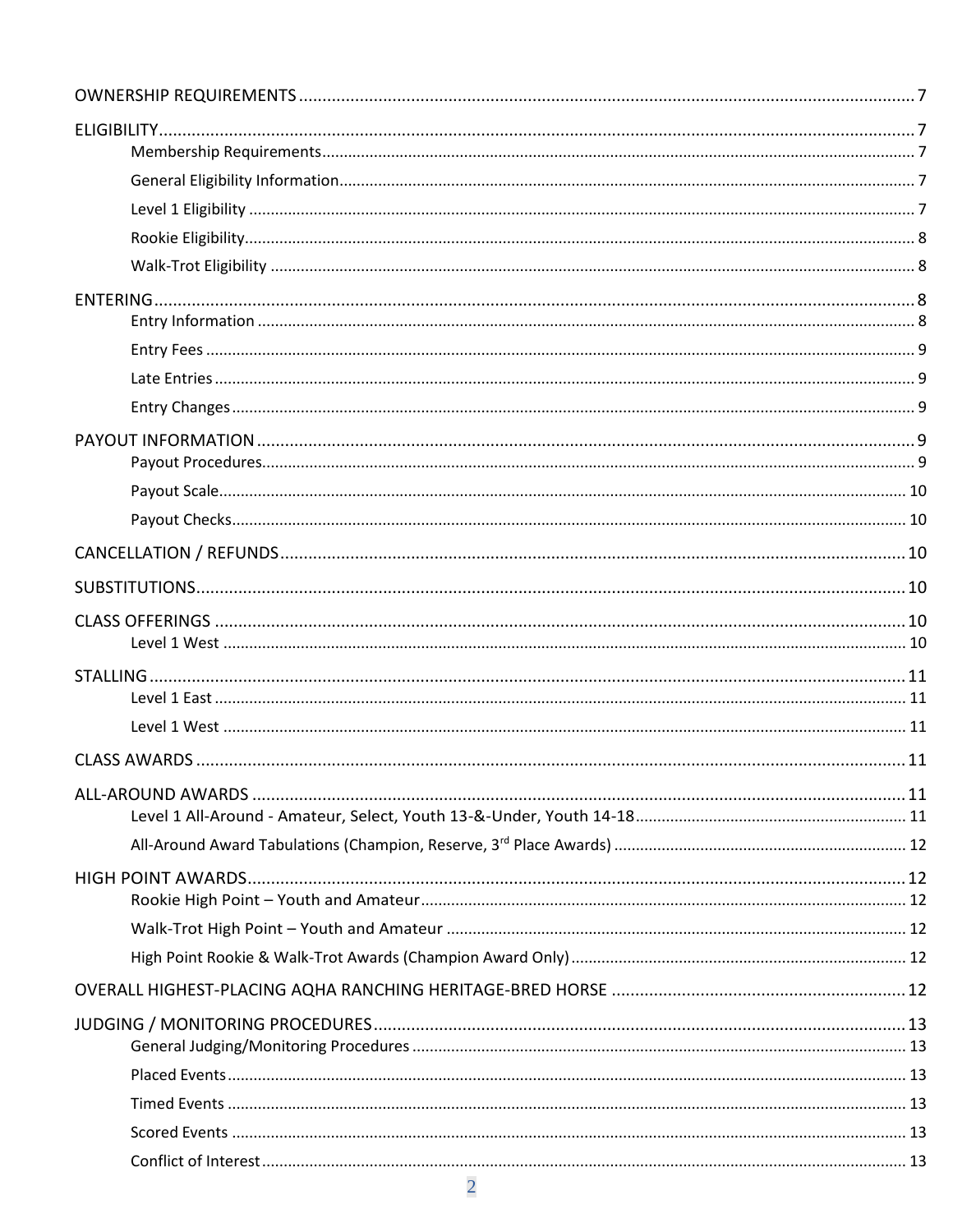2/14/2020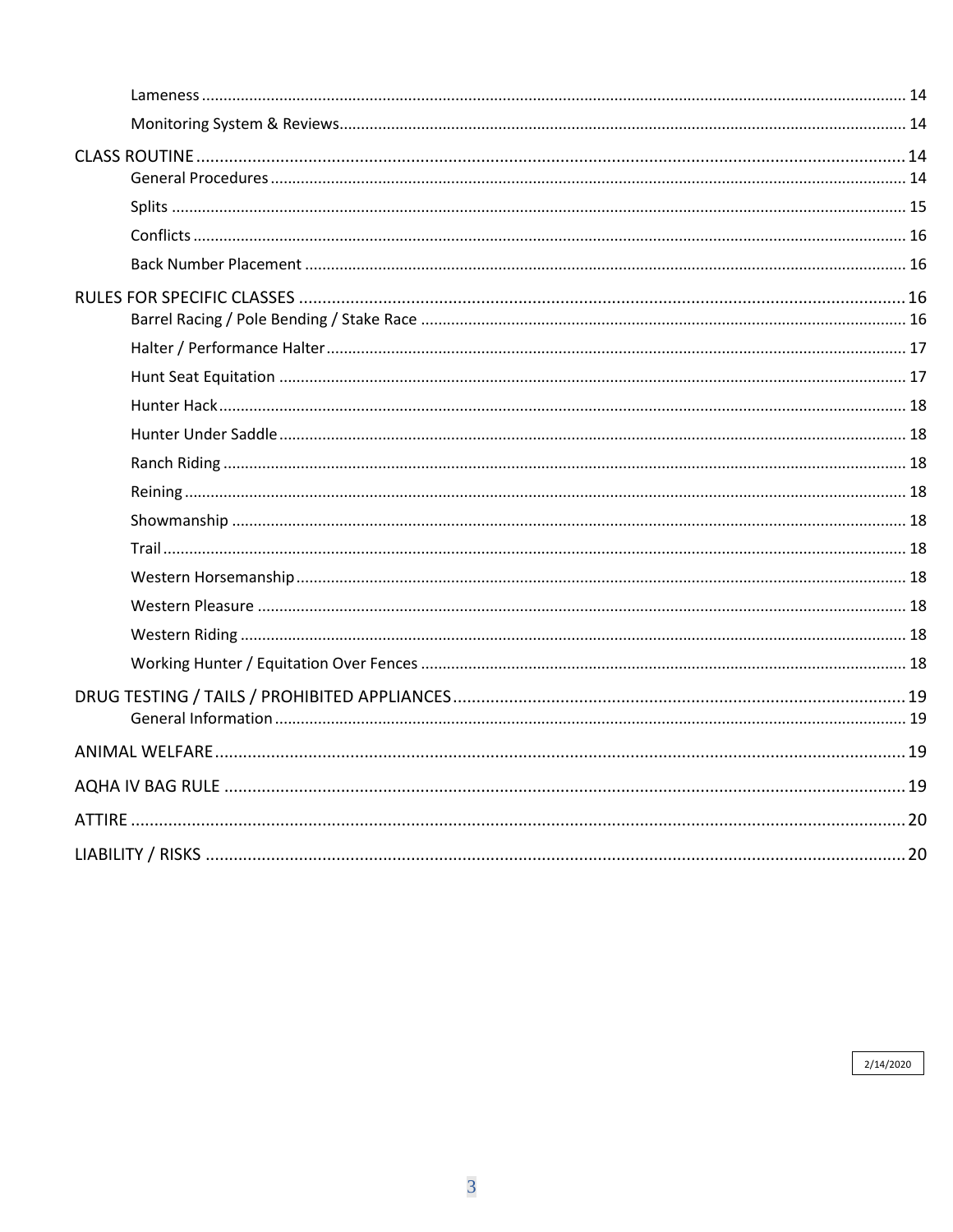#### <span id="page-3-0"></span>**RULES AND REGULATIONS**

#### <span id="page-3-1"></span>**Effective Date and Repeal**

These rules become effective January 1, 2022, for the conduct of the Nutrena AQHA West and Nutrena AQHA East Level 1 Championships of 2022 (hereinafter known as "Level 1 Championships" unless otherwise stated). The Level 1 Championships shall be governed by the rules and regulations of the AQHA Official Handbook, this Handbook, WestWorld of Scottsdale, and the World Equestrian Center Rules and Regulations. All participants and owners agree to abide by such rules and regulations, and all decisions made by show management will be final.

- The Nutrena AQHA Level 1 Championships will follow all regulations of the Horse Protection Act of 1970, Public Law 91-540 or as amended.
- Upon entry, every exhibitor, owner, trainer, person in care, custody, or control of a horse, and all other Level 1 Championship Show participants (collectively "Participants") accept the facility and grounds, including but not limited to, the arenas, barns, stalls, and alleyways on an "as is" basis.
- All Participants agree to obey the decisions/instructions of (1) AQHA representatives; (2) World Equestrian Center officials; (3) WestWorld of Scottsdale officials; and (3) local, state, and federal officials.

#### <span id="page-3-2"></span>**SHOW DATES, LOCATIONS, & CONTACT INFORMATION**

#### <span id="page-3-3"></span>**Nutrena AQHA East Level 1 Championships**

April 27-May 1, 2022 – World Equestrian Center in Wilmington, Ohio Show Secretary: Chris Cecil Darnell Email: worldshow@aqha.org Phone: 330-697-6353

#### <span id="page-3-4"></span>**Nutrena AQHA West Level 1 Championships & AzQHA Pinnacle Circuit**

May 18-22, 2022 – WestWorld of Scottsdale in Scottsdale, Arizona Show Secretary: Shawn Martin Email: [Pinnaclecircuit@gmail.com](mailto:Pinnaclecircuit@gmail.com) Phone: 623-217-3879 Website[: https://pinnaclecircuit.com/](https://pinnaclecircuit.com/)

#### <span id="page-3-5"></span>**FACILITY SHIPPING ADDRESS**

<span id="page-3-6"></span>**Level 1 East:**  World Equestrian Center Level 1 Championships: Your Name (Your Contact Number) 4095 OH 730 Wilmington, OH 45177

#### <span id="page-3-7"></span>**Level 1 West:**

WestWorld of Scottsdale Level 1 Championships: Your Name (Your Contact Number) 16601 N Pima Rd Scottsdale, AZ 85260 *\*AQHA and AzQHA claim no responsibility for any/all packages delivered to the Nutrena AQHA Level 1 Championships.*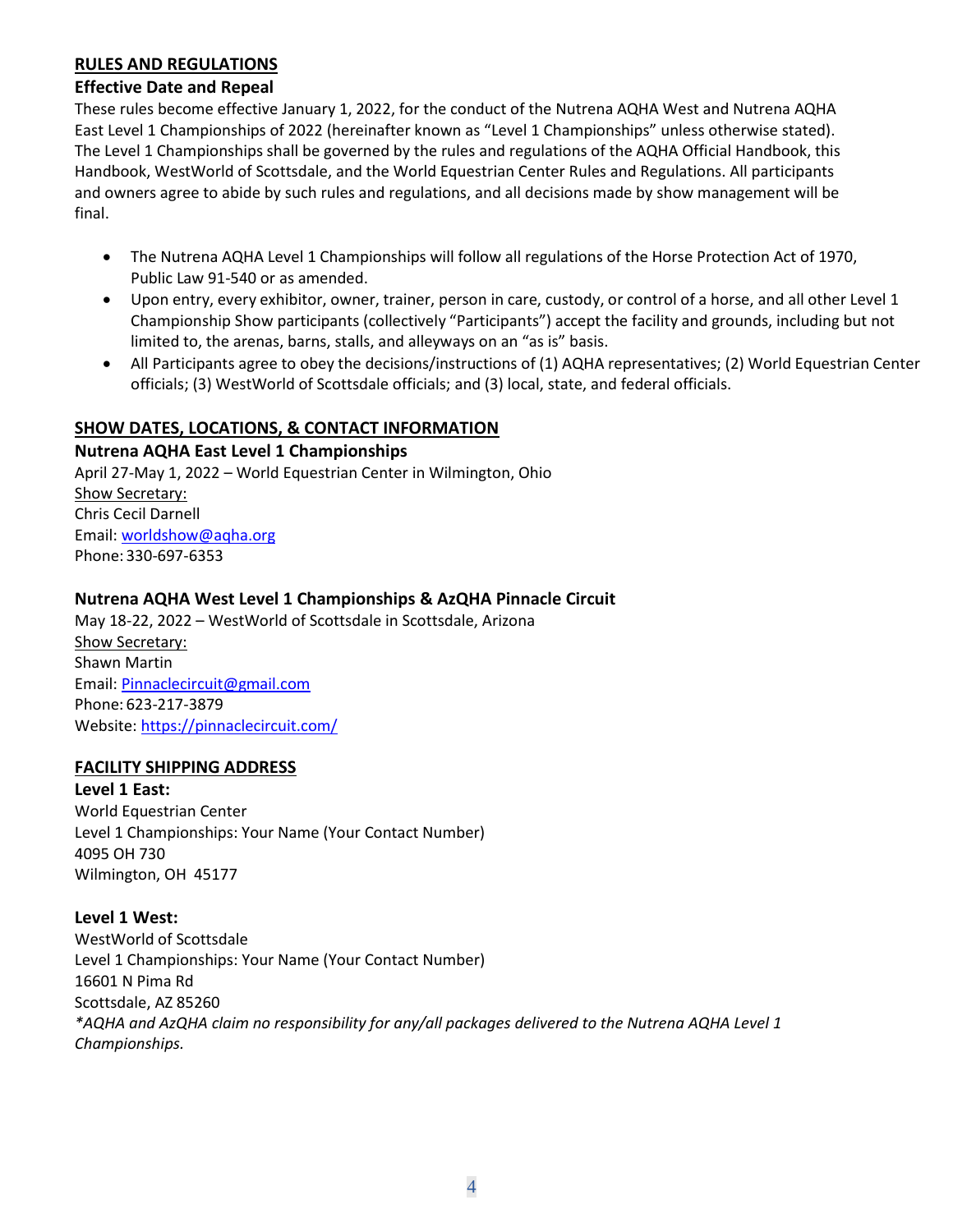#### <span id="page-4-0"></span>**SCHEDULE & SHOW SERVICES**

The 2022 Nutrena AQHA Level 1 Championships tentative schedules for both East & West are listed on the AQHA website.

- Nutrena AQHA East Level 1 tentative schedule can be found [here.](https://www.aqha.com/east-level-1-resources)
- Nutrena AQHA West Level 1 & AzQHA Pinnacle Circuit tentative arena schedule can be found [here.](https://www.aqha.com/east-level-1-resources)

#### <span id="page-4-1"></span>**VENDORS**

Only approved vendors are allowed to sell product or services during the Nutrena Level 1 Championships. No one, including exhibitors, may sell products or services from their stall area.

For more information on how to become a vendor or to learn more about the vendors at the show click the links below:

Level 1 East - [Sponsor and Vendor Information -](https://www.aqha.com/nutrena-aqha-level-1-sponsors-and-vendors) AQHA Level 1 West - <https://pinnaclecircuit.com/vendors/>

#### <span id="page-4-2"></span>**SPONSORSHIP OPPORTUNITIES**

Level 1 East - [Sponsor and Vendor Information -](https://www.aqha.com/nutrena-aqha-level-1-sponsors-and-vendors) AQHA Level 1 West - <https://pinnaclecircuit.com/sponsors/>

#### <span id="page-4-3"></span>**AQHA PHOTOGRAPHY/VIDEOGRAPHY POLICY**

- AQHA prohibits competitors, spectators, and visitors at the Association's Championship Shows from taking photography or videography footage intended for commercial distribution and use through publications, websites, social networking sites, or any other similar media. **Any such prohibited use is expressly forbidden without prior written consent from show management.**
- The Championship Shows' official photographer, videographer and The American Quarter Horse Journal are the only parties permitted to provide others with competition photos or videos – whether for payment or for free. Anyone, other than credentialed official sources, who provides or intends to use photos or video footage in violation of this Policy can be ejected from the event and/or indefinitely banned from Championship Shows and AQHA-approved shows.
- Media representatives were issued credentials prior to the show upon the completion of an application process. To view the AQHA Photography and Videography Policy, visit the media resources section of [www.aqha.com/level1championships.](http://www.aqha.com/level1championships)

#### <span id="page-4-4"></span>**ARRIVAL & HEALTH REQUIREMENTS**

#### <span id="page-4-5"></span>**Nutrena East Level 1 Arrival Information**

Sponsor early arrival is Monday, April 25 at4 p.m. Local time All others move in Tuesday, April 26 at 8 a.m. Local time

#### <span id="page-4-6"></span>**Nutrena West Level 1 Arrival Information**

Move in Monday, May 16 at Noon

#### <span id="page-4-7"></span>**Health Requirements**

All horses must have the following to enter the grounds:

- Proof of a current negative Coggins test (within 12 months)
- A 30-day certificate of veterinary inspection
- Proof of mandatory vaccinations
- All health papers and Coggins results should indicate the horse's registered name.
- The health papers, Coggins results and copies of original registration certificates can be provided digitally
- All horses (whether entered or not) and livestock that enter the grounds are subject to examination by AQHA officials/designated representatives and/or state officials (collectively "officials") for determining whether such animals are, have been infected/exposed, or are likely to be infected with an infectious or contagious disease. If after such examination, officials have reason to believe that an animal's health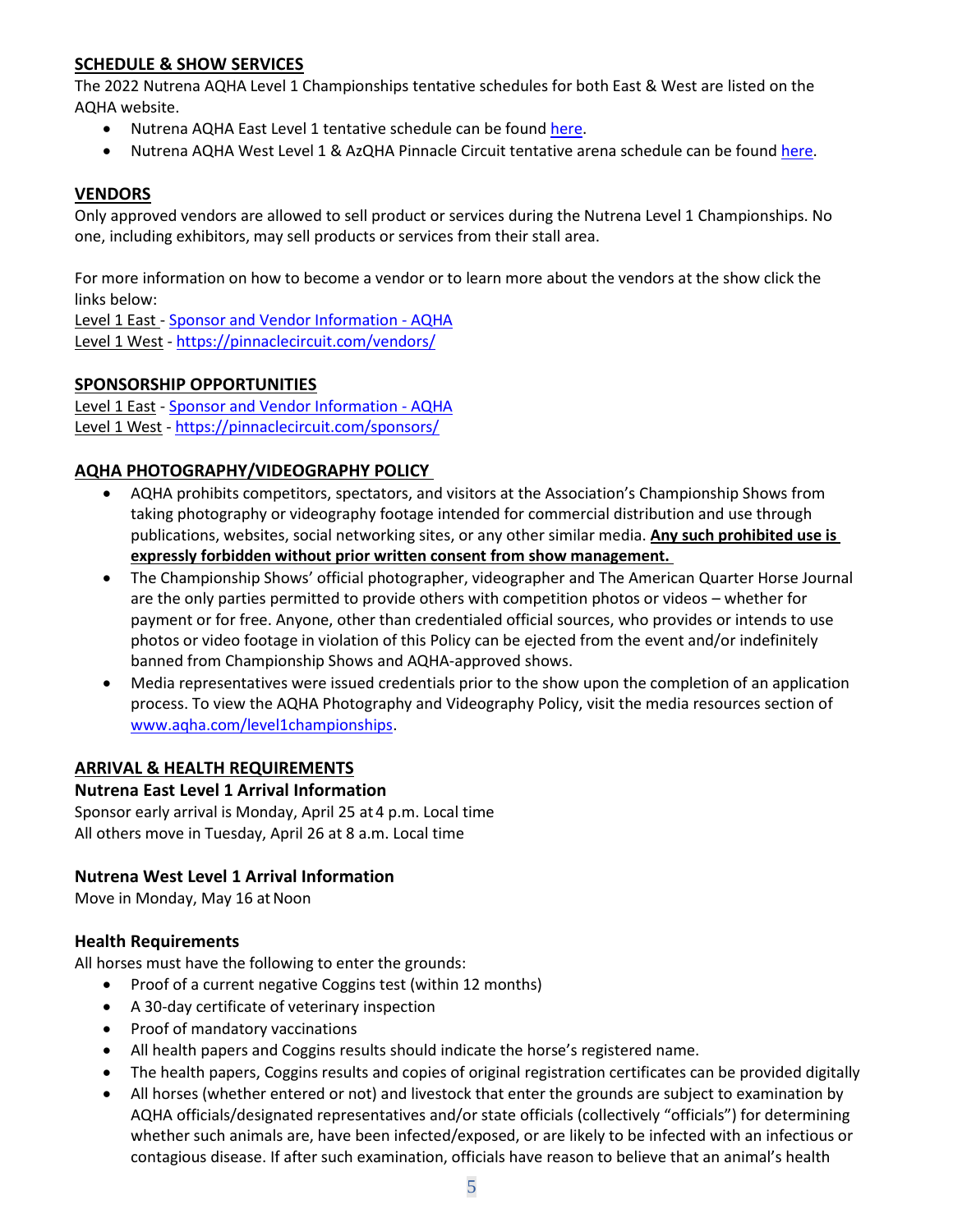condition places other animals at risk, such officials, at their sole discretion, may quarantine such animal (and others that may have been infected/exposed) or, if appropriate, require that such animals be transported off the grounds. All participants agree to fully cooperate with the officials and abide by 9 their decisions/instructions, failing to do so shall be grounds for the participant's immediate expulsion from the grounds, disciplinary action by AQHA and/or possible action by local/state/federal officials/agencies.

• In case of outbreak of any contagious or infectious disease among the horses, neither AQHA, The American Quarter Horse Journal, corporate sponsor, show sponsor, class sponsor, nor Kiser Arena Specialists, World Equestrian Center, WestWorld of Scottsdale, Arizona Quarter Horse Association, or Elite Stall Mats will be liable for any damage or loss that may occur to any person or horse.

Horses who fail to arrive with appropriate equestrian forms and paperwork cannot unload onto show grounds. Please have your paperwork ready to show upon arrival.

#### <span id="page-5-0"></span>**FACILITY INFORMATION**

#### <span id="page-5-1"></span>**RV Parking**

#### Level 1 East –

Limited RV spaces are available at the facility. Sponsors will receive 1 guaranteed priority RV space per Sponsorship. All other on-site RV spaces are available for purchase online at<https://www.aqha.com/east,> and will be assigned on a firstcome, first-serve basis.

In the event RV spaces sell out, a waiting list will be published to complete. As spots become available, AQHA will contact people on the waiting list on a first-come, first-sever basis.

RV space pricing:

- Full hookup (electric, water, & sewage) \$300 flat rate
- Partial hookup (electric & water) \$250 flat rate

#### Level 1 West **–**

- RV spaces are available to reserve by calling West World at 480-312-6802. RV spaces will be assigned on a firstcome, first-serve basis.
- For more information on RV space or RV rentals, visit<https://pinnaclecircuit.com/rv-reservations/>

#### <span id="page-5-2"></span>**Golf Carts**

Level 1 East – Golf cart information will be posted soon at<https://www.aqha.com/east-level-1-resources> Level 1 West – Information can be found a[t https://pinnaclecircuit.com/golf-carts/](https://pinnaclecircuit.com/golf-carts/)

#### <span id="page-5-3"></span>**Show Office Hours**

Level 1 East – The Show office will be open daily 1 hour prior to the first class to approximately 6:00 p.m. daily. For days that end before 5:00 p.m., the show office will close 1 hour after the start of the last class.

Level 1 West – The Show office will be open daily 1 hour prior to the first class to approximately 6:00 p.m. daily. For days that end before 5:00 p.m., the show office will close 1 hour after the start of the last class.

#### <span id="page-5-4"></span>**Feed & Bedding**

Level 1 East – Additional feed & bedding can be purchased at the show office upon arrival. Level 1 West – Order by calling 480-312-6814

#### <span id="page-5-5"></span>**First Aid**

Emergency medical technicians will be available to provide first aid assistance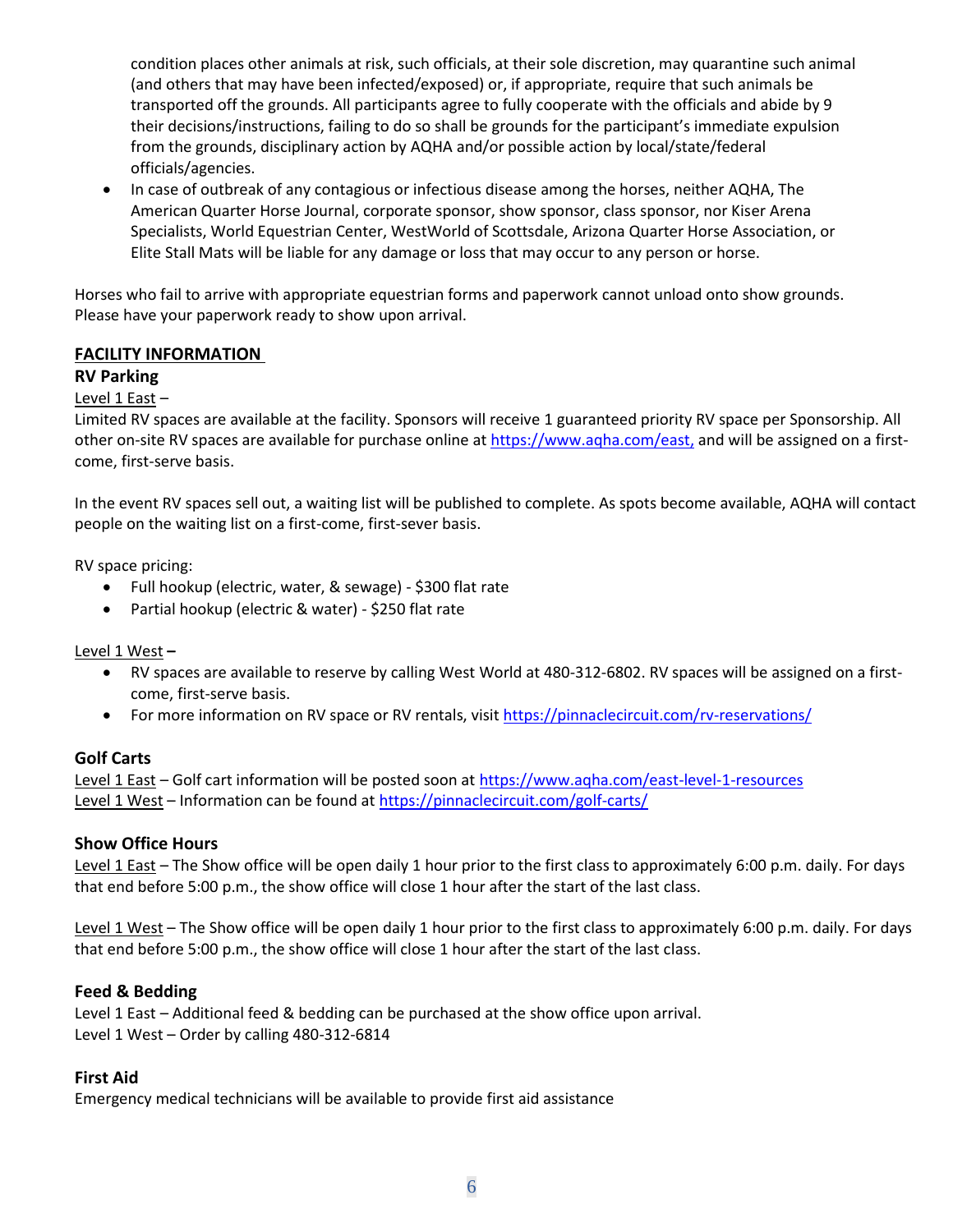#### <span id="page-6-0"></span>**Dogs & Pet Management**

- No dogs will be permitted on the grounds during the show except those under leash control of the owner. Any dog running free will be impounded and removed from the grounds. No dogs are allowed in the commercial exhibit area or show arenas. Dogs are prohibited in the warmup arenas and makeup areas while classes are showing.
- Owners must assume all liability for pets brought to the show.
- Proof of current rabies must be available upon request.

#### <span id="page-6-1"></span>**HOST HOTELS**

Level 1 East - <https://www.aqha.com/east-level-1-resources> Level 1 West - <https://pinnaclecircuit.com/hotels-2022/>

#### <span id="page-6-2"></span>**SHOW RECORDS**

- No official AQHA points will be earned by participation in the Level 1 Championships
- Placing in the top ten, Reserve Level 1 Champions and Level 1 Champions will be recognized on the permanent record of the respective horse.

#### <span id="page-6-3"></span>**OWNERSHIP REQUIREMENTS**

• It is not required that the exhibitor own the horse to show in either Walk-Trot, Rookie, or Level 1 classes.

#### <span id="page-6-4"></span>**ELIGIBILITY**

#### <span id="page-6-5"></span>**Membership Requirements**

- Exhibitors must be a current AQHA member in good standing with AQHA at the time of entry through the end of the show.
- If a membership expires prior to the Level 1 Championships, the membership can be renewed at the time of the show

#### <span id="page-6-6"></span>**General Eligibility Information**

- Eligibility is determined on a class-by-class basis
- Eligibility is based on the exhibitor and horse's eligibility as of January 1, 2021. To check eligibility, visit <https://www.aqha.com/find-your-level>
- A horse/exhibitor may compete in a Level 1, Rookie, or Walk-Trot class at only one Nutrena Level 1 Championship in a year.
	- $\circ$  For example, if the horse and/or exhibitor competes in the 2022 Nutrena West AQHA Level 1 Championship in ranch riding, they cannot then compete in ranch riding at any other Nutrena Level 1 Championship; however, they may still show in any other class (showmanship, halter, reining, etc.) at a different Nutrena Level 1 Championship show.
- Stallions are prohibited from competing in Level 1, Rookie, & Walk-Trot classes.
- Horses may not cross-enter age divisions within the same class type. i.e., a horse may not be shown in the Select Western Pleasure and Amateur Western Pleasure.

#### <span id="page-6-7"></span>**Level 1 Eligibility**

- **SWH245.3** To be eligible for Level 1 competition, an individual may **NOT:**
	- o Have exceeded the point cap for that class as of January 1, 2021.
	- $\circ$  Have earned a superior award in the past 10 years for that particular class in any equine organization with a membership of more than 7,500 members (including but not limited to AQHA, APHA, ApHC).
	- $\circ$  Have placed in the top three at any AQHA World Championship Show in that particular class.
	- $\circ$  Have won a world, reserve world, national or reserve national championship title in that particular class, (excluding Level 1 classes) in any equine organization with a membership of more than 7,500 members (including, but not limited to AQHA, APHA, ApHC).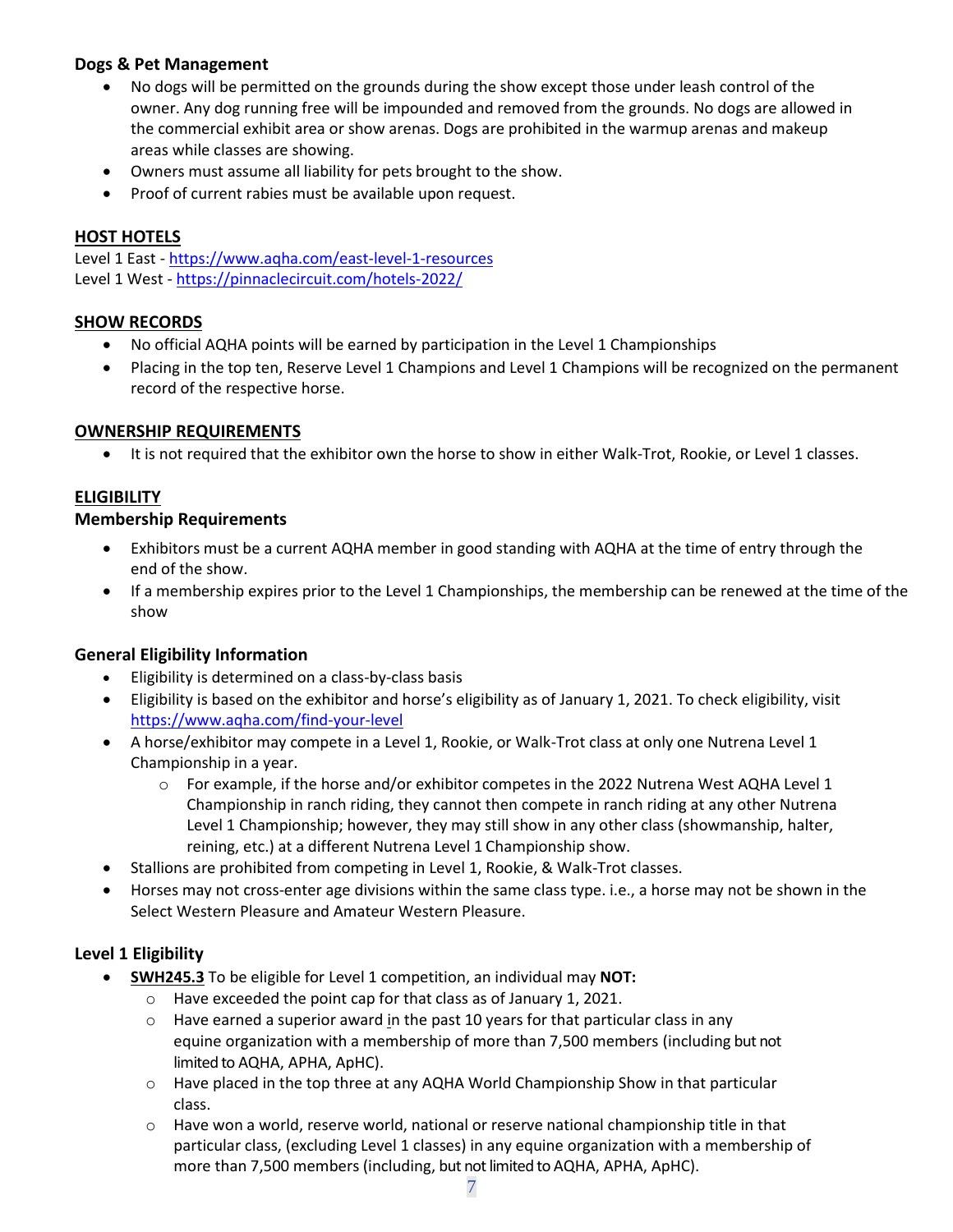- $\circ$  Have won a total of \$5,000 or more in cash with any equine organization or association by class including earning reported by Q Data, Equistat and other verifiable resources
- o Competed on an NCEA equestrian team on a scholarship, or ride as a starting exhibitor, in a particular discipline within the last 10 years.
- o Have been an accredited horse show judge or has trained professionally
- **SHW246** If an exhibitor wins a class at the Level 1 Championships, he/she is no longer eligible to compete in that class type at any future Level 1 Championships; however, if an exhibitor is Level 1 eligible, he/she may continue to show in that class in Level 1 competition.
	- $\circ$  For example, if an exhibitor is a Level 1 Champion in Amateur 2-Year-Old Mares, they are no longer to compete in any Level 1 Amateur halter class at future Level 1 Championship events.

#### <span id="page-7-0"></span>**Rookie Eligibility**

- AQHA Rookie eligibility will be based off the previous year's points and earnings (2021)
- Rookie eligibility is based on lifetime achievements (in open, amateur and/or youth divisions) of exhibitor and horse, both of which must be eligible to enter a Rookie class.
- **SHW252.1** For a horse and exhibitor to be eligible in a rookie level class, the exhibitor must have earned fewer than ten (10) lifetime points in that class in any division; open, amateur or youth. The exhibitor may also not have won \$5,000 or more in any equine organization or association by class, including earnings reported by Q Data, Equistat and other verifiable resources. The horse must have earned fewer than fifty (50) lifetime points in that class in any division; open, amateur or youth. The horse may also not have won \$1,000 or more in any equine organization or association by class, including earnings reported by Q Data, Equistat and other verifiable resources. The point and earnings limit does not apply to horses in over fence classes. Accuracy of eligibility is the responsibility of the exhibitor.
- Rookie classes will be held as all-age amateur and all-age youth classes.
- Rookie classes will be held separately from Level 1 classes. If the horse/exhibitor are eligible, they may show in both the Rookie & Level 1 divisions.

#### <span id="page-7-1"></span>**Walk-Trot Eligibility**

- Riders entered in a walk/trot class cannot show in the corresponding loping/cantering class.
- Exhibitor must be Level 1 eligible based on the 2021 year to enter walk/trot; eligibility is determined by class.

#### <span id="page-7-2"></span>**ENTERING**

#### <span id="page-7-3"></span>**Entry Information**

- An entry number will be assigned to every horse by the show secretary.
- Entry forms will open February 1 for both shows. The entry deadline is March 15, 2022, at 5:00 p.m. Central time.

Level 1 East

- Entries will be taken online only
- Entry forms may be found at [www.aqha.com/east](http://www.aqha.com/east)

#### Level 1 West

- Entries will be taken online vi[a www.horseshowtracker.com](http://www.horseshowtracker.com/) and by pdf
- PDF entry forms may be found a[t www.aqha.com/west](http://www.aqha.com/west) an[d www.PinnacleCircuit.com](http://www.pinnaclecircuit.com/)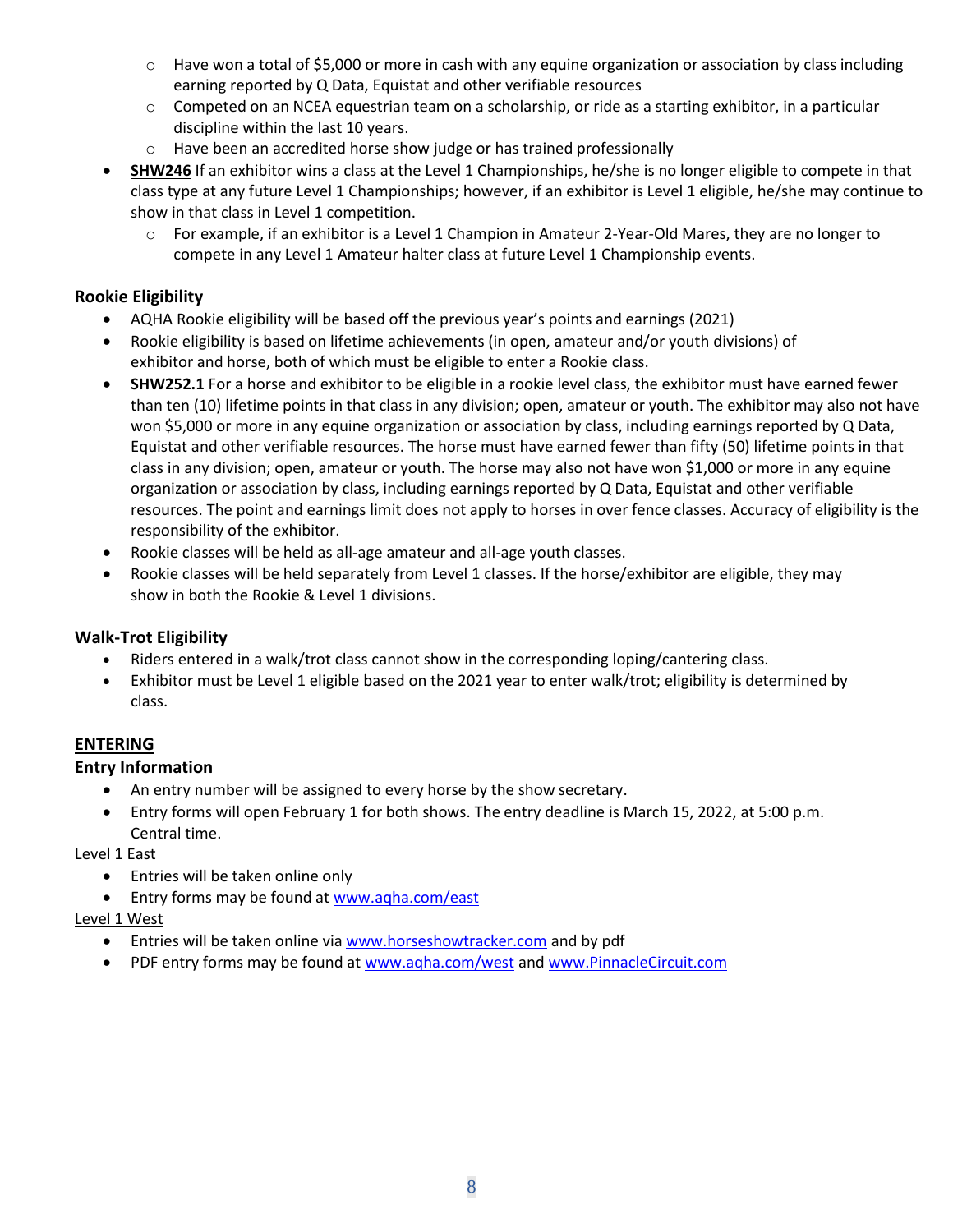#### <span id="page-8-0"></span>**Entry Fees**

#### **New for 2022! Exhibitors will no longer have to pay office or drug testing fees!**

| \$125/class                |
|----------------------------|
| \$75/class - 100% Payback! |
| \$75/class                 |
| \$50/class - 100% Payback! |
| \$75/class                 |
| \$50/class - 100% Payback! |
| \$50/class                 |
| \$35/class                 |
|                            |

#### <span id="page-8-1"></span>**Late Entries**

• Entries received between March 15 at 5:01 p.m. Central and up to April 1st, 2022, at 5:00 p.m. Central will incur a \$150 late fee per horse.

#### <span id="page-8-2"></span>**Entry Changes**

- After April 1 at 5:00 p.m. Central, only class adds & changes may be made to existing entries on horses who were entered by the April 1 deadline. Unentered horses will not be able to enter after the April 1 late entry deadline.
- All adds/changes must be made by 12:00 p.m. (noon) local time the day prior to the class. No adds or changes will be accepted after 12:00 p.m. (noon) local time the day prior to the class.
- Any add/changes made after April 1 at 5:00 p.m. Central will incur the \$150 late entry penalty.

#### <span id="page-8-3"></span>**PAYOUT INFORMATION**

#### <span id="page-8-4"></span>**Payout Procedures**

- **All corresponding class jackpots will be 100% payback.**
- Regular class entry fees will not include a class payout. **Only those who enter the jackpot will be eligible to receive a payout.**
- Payouts for the jackpot portion of classes will be figured by the number of horses which have entered the optional jackpot. All monies will be paid according to the class placings of only the horses that entered the jackpot.
- If you earn prize money, the United States Internal Revenue Service regulations require AQHA to withhold 24% for domestic and 30% for international of any earnings, unless AQHA has a current W-9 form on file.
- All payouts will be issued to the exhibitor.
- Upon AQHA's receiving drug testing results, if a horse had won money at the show, that exhibitor will be required to return said money to AQHA without protest.
- The following chart illustrates the percentages paid for the jackpot.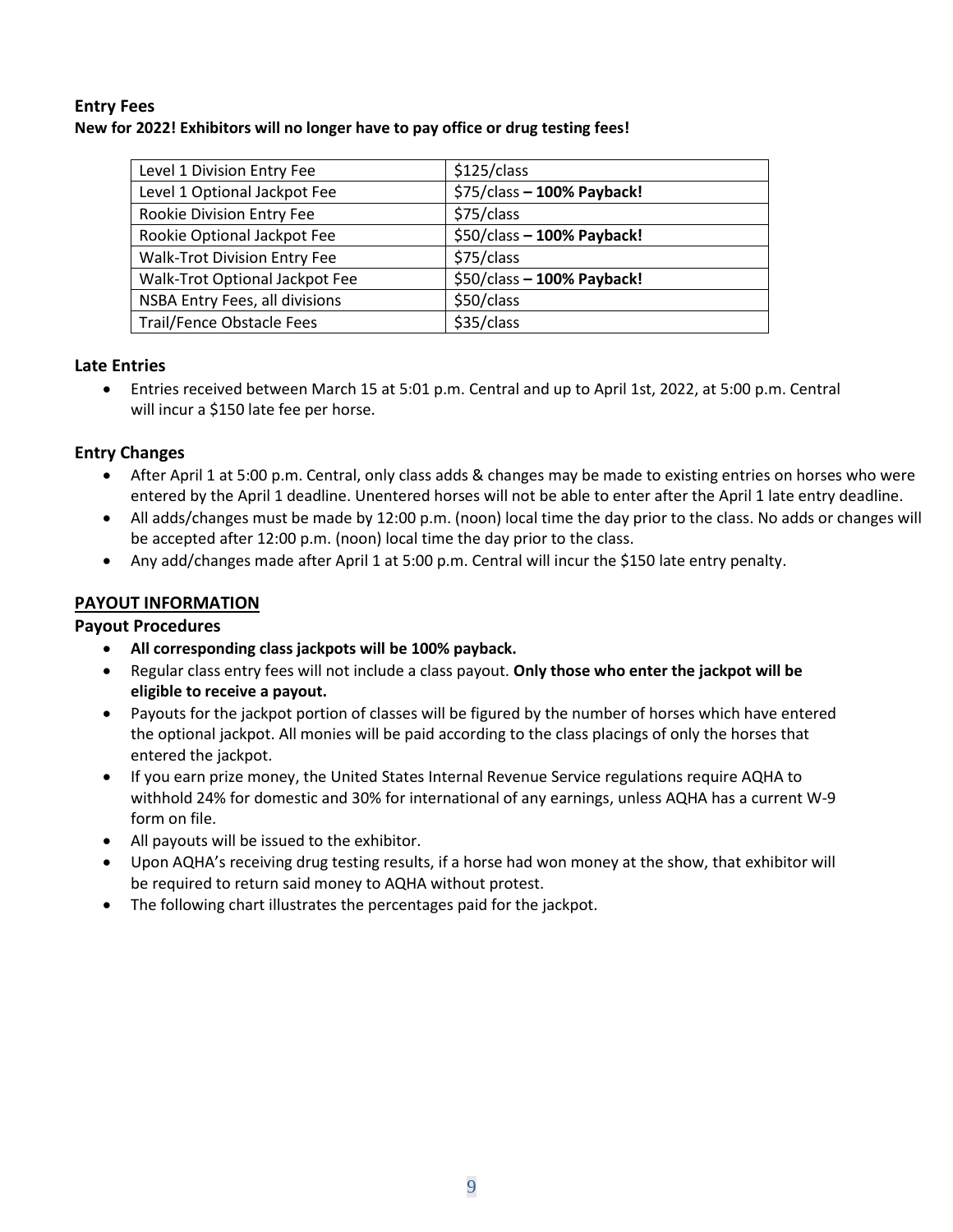#### <span id="page-9-0"></span>**Payout Scale**

#### NUTRENA AQHA LEVEL 1 CHAMPIONSHIPS PAYOUT SCALE (JACKPOTS) **NUMBER OF PAID ENTRIES**  $5 - 6$  $7-9$ 41-44 45-49  $1 - 2$  $3 - 4$  $10-12$ 13-15  $16 - 19$  $20 - 23$  $24-27$ 28-31 32-35 36-40 50+ # OF PLACES  $\mathbf{1}$  $\overline{2}$ 4 5  $\boldsymbol{6}$  $\overline{1}$  $\bf{8}$  $\mathbf{q}$  $10$  $11$  $12$ 13 14 15 3 **% PAID** 100% 60% 45% 40% 34% 32% 28% 26% 26% 25% 25% 25% 23% 23% 23% 40% 35% 30% 27% 22% 22% 22% 19% 18% 17% 16% 16% 15% 14% 20% 20% 19% 17% 14% 13% 13% 12% 11% 11% 10.5% 20% 10.5% 10% 10% 10% 10% 10% 10% 10% 9.5% 9% 9% 9% 9% 9% 9% 9% 9% 9% 8.5% 8% 8% 8% 8% 8% 8% 8% 8% 8% 7% 7% 7% 7% 7% 7% 6% 6% 6% 6% 6% 6% 6% 6% 6% 5% 5% 5% 5% 5% 5% 5% 5% 4% 4% 4% 4% 4% 4% 4% 3.5% 3.5% 3.5% 3.5% 3.5% 3.5% 3% 3% 3% 3% 3% 2.5% 2.5% 2.5% 2.5% 2% 2% 2% 1.5% 1.5% 1%

#### <span id="page-9-1"></span>**Payout Checks**

- All payout checks will be made to the exhibitor.
- In the event there is a discrepancy in eligibility or class placings, exhibitors will have until 10 a.m. local time the day following the class to protest the results. After the protest period expires, no changes will be made to the placings or payouts.
- Level 1 East will receive payouts checks from AQHA. Level 1 West payouts will be sent from Arizona Quarter Horse Association.
- All payout checks will be mailed to winning exhibitors after the show.

#### <span id="page-9-2"></span>**CANCELLATION / REFUNDS**

- A full refund will only be given if requested prior to the April 1 entry deadline.
- A partial refund may be considered if a horse becomes severely injured, disabled or deceased, but only if requested a minimum of two weeks prior to the start of competition. Documentation from an AAEPapproved veterinarian stating the severity of the debilitating injury or illness is required. Stall, obstacle and entry fees will be refunded.
- Illness, accidents or other incidents concerning people will not be eligible for refund.

#### <span id="page-9-3"></span>**SUBSTITUTIONS**

- Should a horse entered in a 2022 Nutrena Level 1 Championship die, the exhibitor may substitute and participate with another horse. The appropriate show office must be notified by noon the day prior to the class and be provided a written statement reporting the death of the horse, along with the original registration certificate that should be marked to indicate the horse is deceased.
- If a horse becomes severely injured or disabled, a substitute will also be allowed so long as a written statement is provided with the entry(ies) by an AAEP-approved veterinarian stating the severity of the debilitating injury or illness, and lack of the probability of short-term recovery. The appropriate show office must be notified by noon the day prior to the particular class.

#### <span id="page-9-4"></span>**CLASS OFFERINGS**

#### <span id="page-9-5"></span>**Level 1 West**

- Level 1 Amateur & Level 1 Youth Halter offerings will consist of the following:
	- o 2-Year-Old and Under Halter Mares/Geldings
	- o 3-Year-Old and Over Halter Mares/Geldings
- Rookie Classes
	- o Hunter Hack, Equitation Over Fences and Working Hunter classes will not be offered in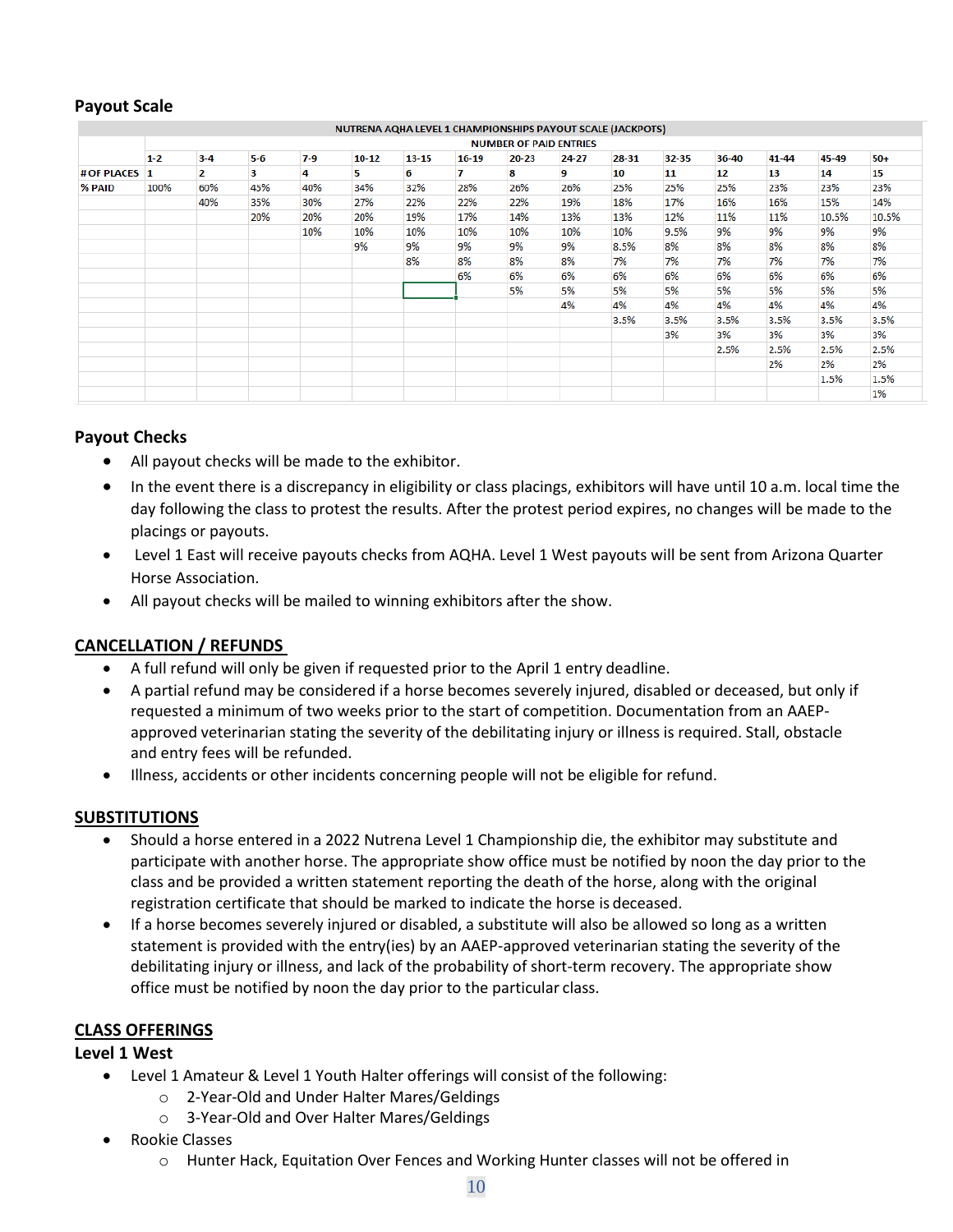#### <span id="page-10-0"></span>**STALLING**

#### <span id="page-10-1"></span>**Level 1 East**

- Stalls are \$225 each. Each stall includes 5 bags of shavings.
- Grounds fees for non-stalled horses are \$50/horse.
- Splitting of tack stalls must be done on your own.
- Please list only ONE PERSON'S NAME as the stalling agent to ensure everyone in your group is stalled together.

#### <span id="page-10-2"></span>**Level 1 West**

- Stalls are \$200 each, shavings not included. Reserve your stalls on [www.ezhorseshows.com.](http://www.ezhorseshows.com/)
- Grounds fees for non-stalled horses are \$50/horse.

#### <span id="page-10-3"></span>**CLASS AWARDS**

#### **Level 1 Division Class Awards Rookie & Walk-Trot Awards**

*Awards are subject to change Awards are subject to change* Champion **Champion** Champion Gold trophy and the state of the state of the Acrylic trophy Neck wreath Neck wreath Neck wreath Neck wreath Champion patch **Champion patch** Champion patch

- Reserve Champion **Reserve Champion Reserve Champion** Silver trophy and the state of the state of the Acrylic trophy Reserve champion Patch
- Bronze Champion **Acrylic trophy Acrylic trophy** Wrangler jeans certificate **Bronze champion patch** Bronze champion patch Bronze champion ribbon Bronze champion patch 4
- $4^{\text{th}}$  Ribbon Top ten patch
- $11<sup>th</sup> 15<sup>th</sup>$  Place Finalist medallion Finalist patch

#### <span id="page-10-4"></span>**ALL-AROUND AWARDS**

#### <span id="page-10-5"></span>**Level 1 All-Around - Amateur, Select, Youth 13-&-Under, Youth 14-18**

#### *Champion*

- All-Around Champion Trophy
- Champion All-Around Belt Buckle

#### *Reserve All-Around*

- Reserve All-Around Trophy
- Reserve All-Around Belt Buckle

#### *Bronze All-Around*

• 3<sup>rd</sup> place All-Around Acrylic Trophy

# Champion belt buckle Champion belt buckle Justin Boots certificate **Reserve champion ribbon** Reserve champion ribbon **Reserve champion patch** Reserve champion patch

Bronze Champion Bronze trophy Bronze champion ribbon

- <sup>th</sup>-10<sup>th</sup> Place Ribbon Top ten patch
- $11<sup>th</sup> 15<sup>th</sup>$  Place Finalist medallion Finalist patch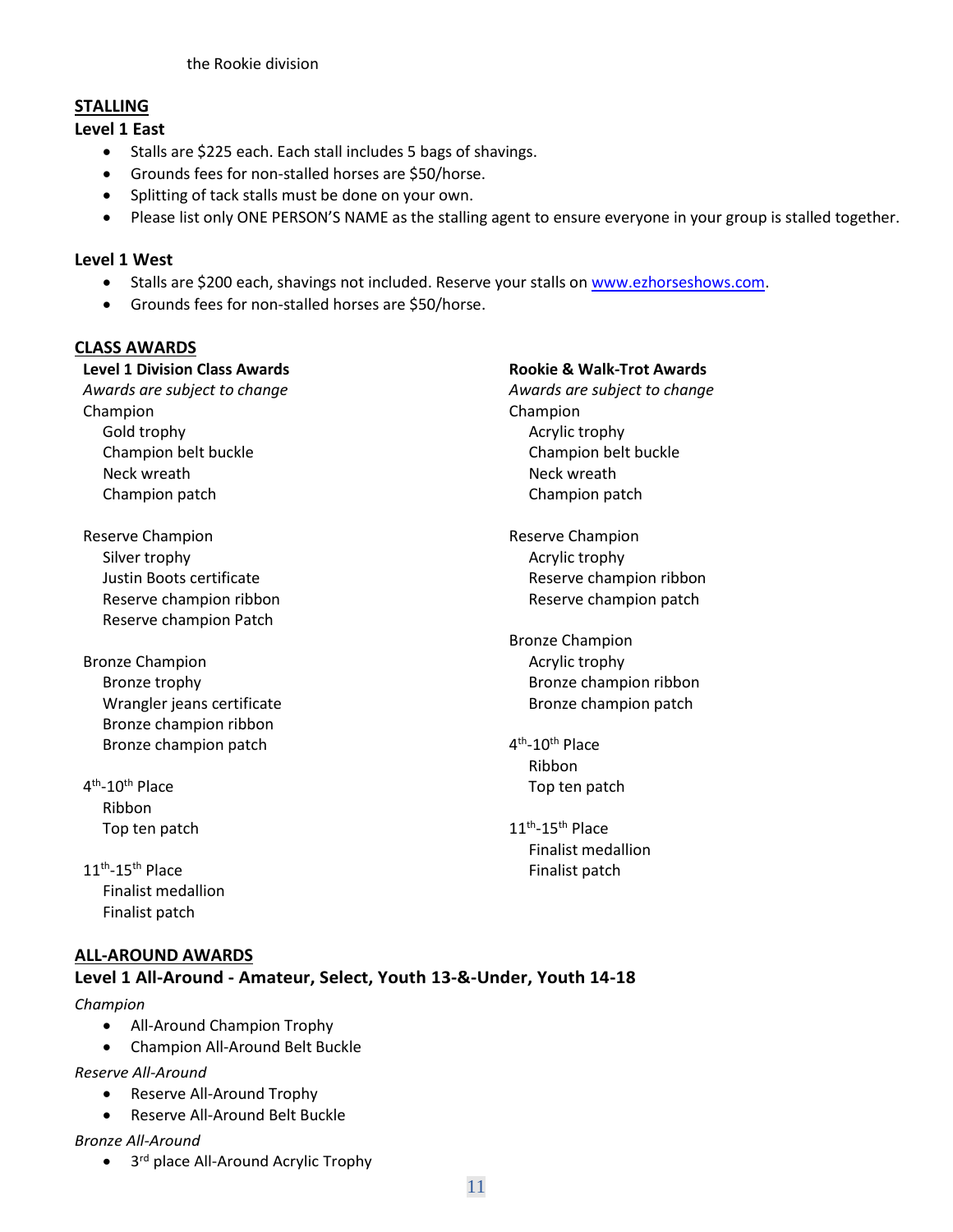#### <span id="page-11-0"></span>**All-Around Award Tabulations (Champion, Reserve, 3rd Place Awards)**

- All-Around honors will be presented to a Level 1 Amateur, Level 1 Select Amateur, Level 1 Youth 13-&- Under and Level 1 Youth 14-18.
	- $\circ$  To be eligible for all-around honors, a horse/exhibitor combination must compete in at least three total classes in three or more unique categories.
		- Category I Halter/Performance Halter
		- Category II Reining, Western Riding, Trail
		- Category III Barrel Racing, Pole Bending, Stake Race
		- Category IV Hunter Hack
		- Category V Western Pleasure, Hunter Under Saddle, Ranch Riding
		- Category VII Showmanship, Horsemanship, Hunt Seat Equitation, Equitation over Fences
	- o Scoring for all-around honors shall be on a nine-point system asfollows:
		- Example: In a class of nine or more horses, the first-place horse receives nine credits, second gets eight credits, and so on down through ninth place.
		- In a class of less than nine, credits will be awarded based on the number in the class.
		- No credits will be awarded to a disqualified horse, regardless of the number in the class.
		- In case a tie occurs in the All-Around calculations, the horse in the Level 1 Amateur, Level 1 Select Amateur, Level 1 Youth 13-&-Under, and Level 1 Youth 14-18 will be the one who:
			- 1. Earned credits in the greatest number of events
			- 2. The horse/contestant winning over the greatest number of horses
			- 3. Earned the most credits in performance events
	- o Halter is not required; however, points earned will count towards All-Around awards.
	- o Walk/Trot and Rookie classes do not count towards All-Around awards.

#### <span id="page-11-1"></span>**HIGH POINT AWARDS**

#### <span id="page-11-2"></span>**Rookie High Point – Youth and Amateur**

#### *Champion*

• High Point Trophy

#### <span id="page-11-3"></span>**Walk-Trot High Point – Youth and Amateur**

#### *Champion*

• High Point Trophy

#### <span id="page-11-4"></span>**High Point Rookie & Walk-Trot Awards (Champion Award Only)**

- The high point rookie and walk-trot awards will be given to the highest scoring Rookie and Walk-Trot horse/exhibitor combination per division. Scoring will be on a nine-point system as referenced above.
	- $\circ$  To be eligible for Rookie, the horse/exhibitor combination must compete in at least three Rookieclasses at the show and be Rookie eligible.
	- o Walk/Trot classes do not count towards Rookie High-Point awards.
	- o All Walk/Trot classes will count towards High-Point tabulations.

#### <span id="page-11-5"></span>**OVERALL HIGHEST-PLACING AQHA RANCHING HERITAGE-BRED HORSE**

The overall highest-placing AQHA Ranching Heritage-Bred Horse in the Youth division and in the Amateur division will receive the following:

- Owner receives \$250 and a trophy
- Breeder receives \$250

No formal entry is required; horse must be bred by an AQHA Ranching Heritage Breeder and must be in the current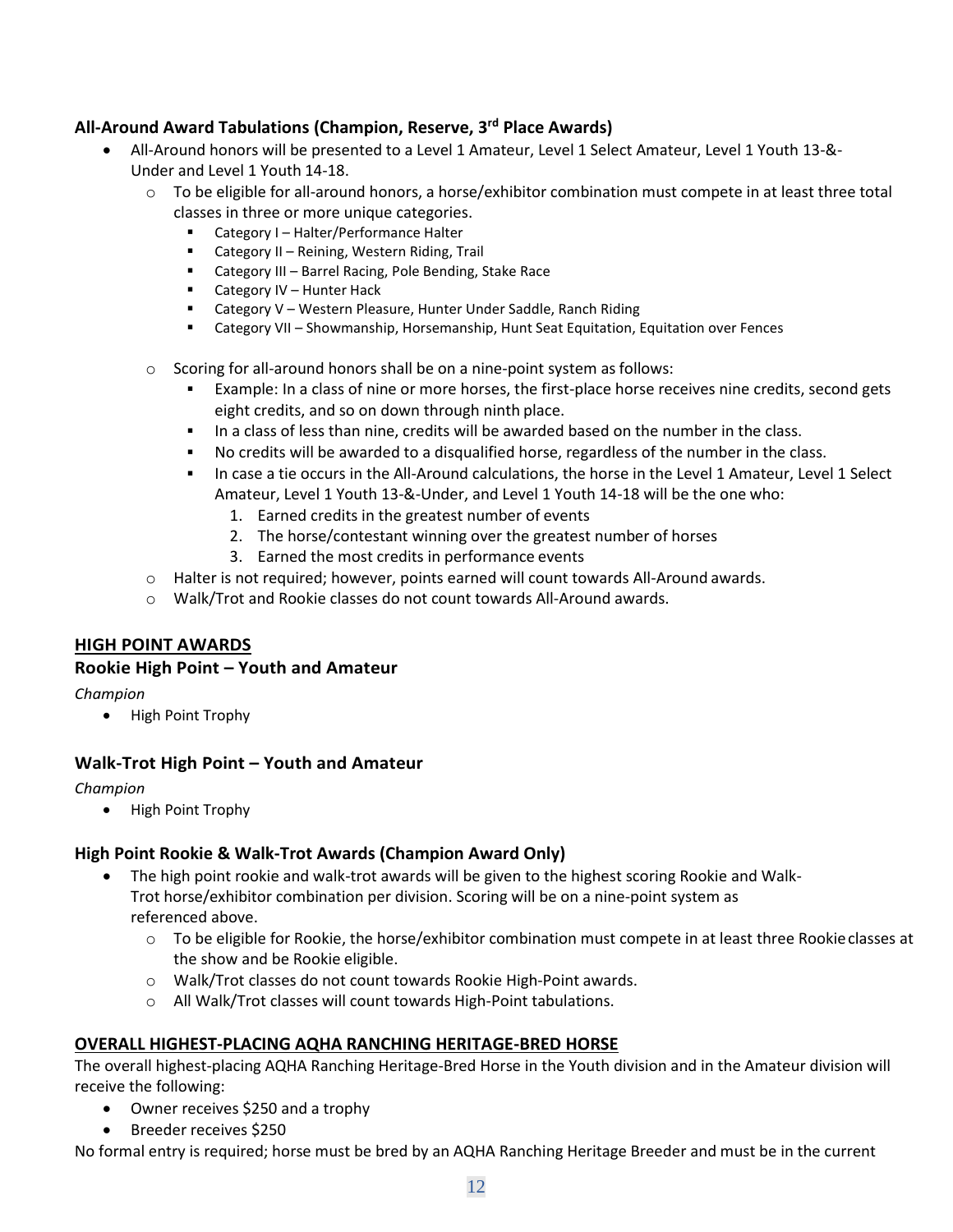#### <span id="page-12-0"></span>**JUDGING / MONITORING PROCEDURES**

#### <span id="page-12-1"></span>**General Judging/Monitoring Procedures**

- All AQHA events will be judged according to the rules listed in the AQHA Official Handbook. No other publication will supersede the rules of the AQHA Official Handbook or the Nutrena Level 1 Championships Handbook, including the show program.
- There will be three judges for all classes, and their placings or scores will be combined.
- Judges will score each class independently and will place up to 15 places.
- In placed classes, judges' individual score/placing cards will be given to show management for tabulation.
- Movement of horses in any class will be at the discretion of the judge; however, horses will not be pulled out or lined up in placing order by any judge at any time, except as directed by show management.
- Any clear evidence of fresh blood on the horse, including, but not limited to, the nose, chin, mouth, tongue or gums, regardless of cause, shall be cause for disqualification.
- A contestant will be disqualified and immediately excused for abuse of a horse.

#### <span id="page-12-2"></span>**Placed Events**

- If the ties cannot be broken by totaling judges' placings, it will be done using a tie-breaker judge. Judge no. 1 is the first tiebreaker. If judge no. 1 did not use any of the tied horses, then judge no. 2 becomes the tie-breaker judge. If judge no. 2 did not use any of the tied horses, then judge no. 3 becomes the tie breaker. This judge's placing will be used to break the tie. This method, and only this method, will be used to break all ties in placed events.
- Please refer to the chart below for numerical scores in placed classes only:

| 1.120 | 6.55  | 11.15 |
|-------|-------|-------|
| 2.105 | 7.45  | 12.10 |
| 3.91  | 8.36  | 13.6  |
| 4.78  | 9.28  | 14.3  |
| 5.66  | 10.21 | 15.1  |

#### <span id="page-12-3"></span>**Timed Events**

- Any horse receiving no time on its first run is eliminated.
- If there is a tie for the Level 1 Championship, the tie will be run off until there is a winner.
- If there is a tie for  $2^{nd}$ -10<sup>th</sup> place, ties will be broken by a coin flip.

#### <span id="page-12-4"></span>**Scored Events**

- If the ties cannot be broken by totaling judges' placings, it will be done by using a tie- breaker judge. Judge no. 1 is the first tiebreaker. If judge no. 1 did not use any of the tied horses, then judge no. 2 becomes the tie-breaker judge. If judge no. 2 did not use any of the tied horses, then judge no. 3 becomes the tie breaker, etc. until the judge is found that used at least one of the tied horses. This judge's placing will be used to break the tie. This method, and only this method, will be used to break all ties in scored events.
- If there is a tie for the Level 1 Championship, the tie will be worked off.
- If there is a tie for  $2^{nd}$ -10<sup>th</sup> place, ties will be broken by a coin flip.

#### <span id="page-12-5"></span>**Conflict of Interest**

A Nutrena Level 1 Championships judge may not judge a horse if:

- he/she was the owner, trainer, agent in any capacity or conditioner of that horse within the previous three months.
- he/she has received a salary, commission, or any kind of remuneration for selling or buying a horse for the owner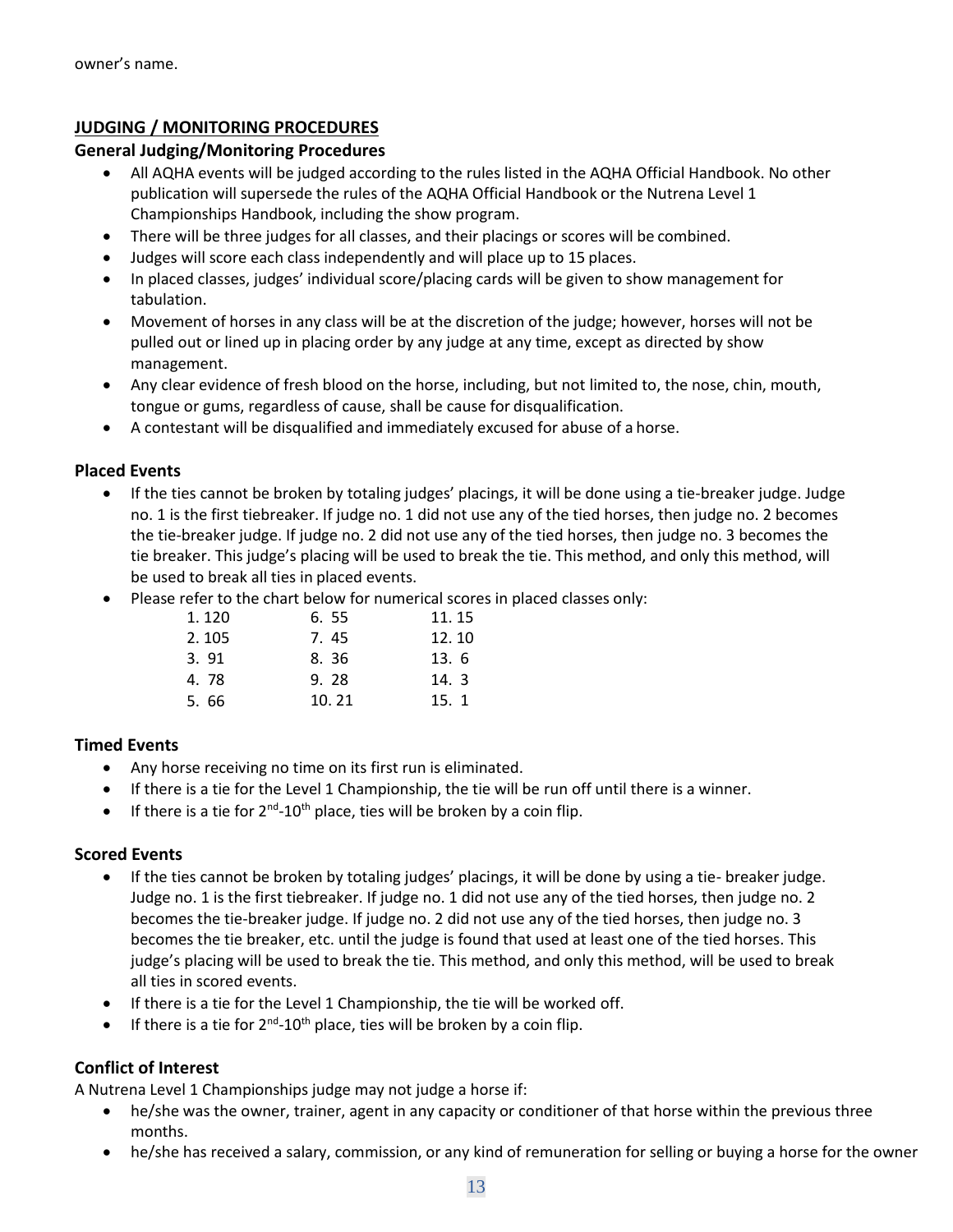or exhibitor for the horse in question within the previous three months.

• he/she, in any capacity and regardless of whether a horse was involved in the transaction, has been in the employ or has represented the owner or exhibitor of the horse in question within the previous three months.

#### <span id="page-13-0"></span>**Lameness**

- Judges are to inspect each horse in all classes for possible lameness.
	- $\circ$  In both performance and halter classes, a horse shall automatically be disqualified if two or more judges call the horse lame during the class.
	- o If it is determined that an entry does not fit the criteria of Rule SHW325 of the AQHA Official Handbook of being obviously lame, the horse will not be excused and will remain in the arena.
	- o Judge(s) rulings regarding lameness are official and are not subject to review.

#### <span id="page-13-1"></span>**Monitoring System & Reviews**

- A monitoring system involving penalty reviews will be implemented not only as an aid to assist the judges, but also to provide the exhibitors with a fair and accurate score or time. A run will not be reviewed if, after giving back the penalty points in question, the exhibitor's score would not be enough to place in the top ten.
- The monitor system will be used to review any lack of concurrence in scores or times when major penalties, disqualifications, zero scores, OP's (off patterns), "no times" are involved (hereafter "Major Penalties; see specific classes), or when a judge requests a review.
- Lack of concurrence concerning lameness or non-major penalties will not be reviewed.
- A penalty review will not have any impact on the run content. The judge may only add or subtract the penalty value to the score.
- All penalty reviews will take place during the next drag, break, or at the end of the class.
- It is possible that a public announcement may not be made that an exhibitor's performance is being reviewed. Regardless of whether a public announcement is made, no scores or times are official until penalty reviews are completed.
- No judge shall be required to change his/her score following a video replay. Each judge's decision is an individual call and based on the individual decision from a video replay.

### <span id="page-13-2"></span>**CLASS ROUTINE**

#### <span id="page-13-3"></span>**General Procedures**

- The American Quarter Horse Association and the show management reserve the right to change the order of classes before or during the show. It is the responsibility of the exhibitor to be aware of changes and check with the show office for changes.
- Exhibitors must have their horses in place in the make-up arena 15 minutes before the class in which they are entered begins.
- Working orders will be posted for all classes, including non-individual working classes, such as halter, western pleasure, and hunter under saddle and all exhibitors must enter the arena at the direction of show officials in the drawn order.
- When an exhibitor or horse is disqualified from showing by management or by officials of the Nutrena Level 1 Championships, that decision is final.
- Any horse not matching its registration certificate may be prohibited from participation without recourse of any nature.
- An exhibitor may show up to three horses in individual working events, so long as they are properly eligible.
- Announcements regarding the progress of the preceding class will be given over the PA system in the stall areas. Barn calls are a courtesy and will be made for each class. Regardless of the circumstances, it is the exhibitor's ultimate responsibility to report to their class on time.
- Show management shall exclude horses from competition should there be any unnecessary delay on the part of the exhibitor in bringing the horse into the ring.
- In the event a horse is excluded from competition, all entry fees and charges will be forfeited without liability to the Nutrena Level 1 Championships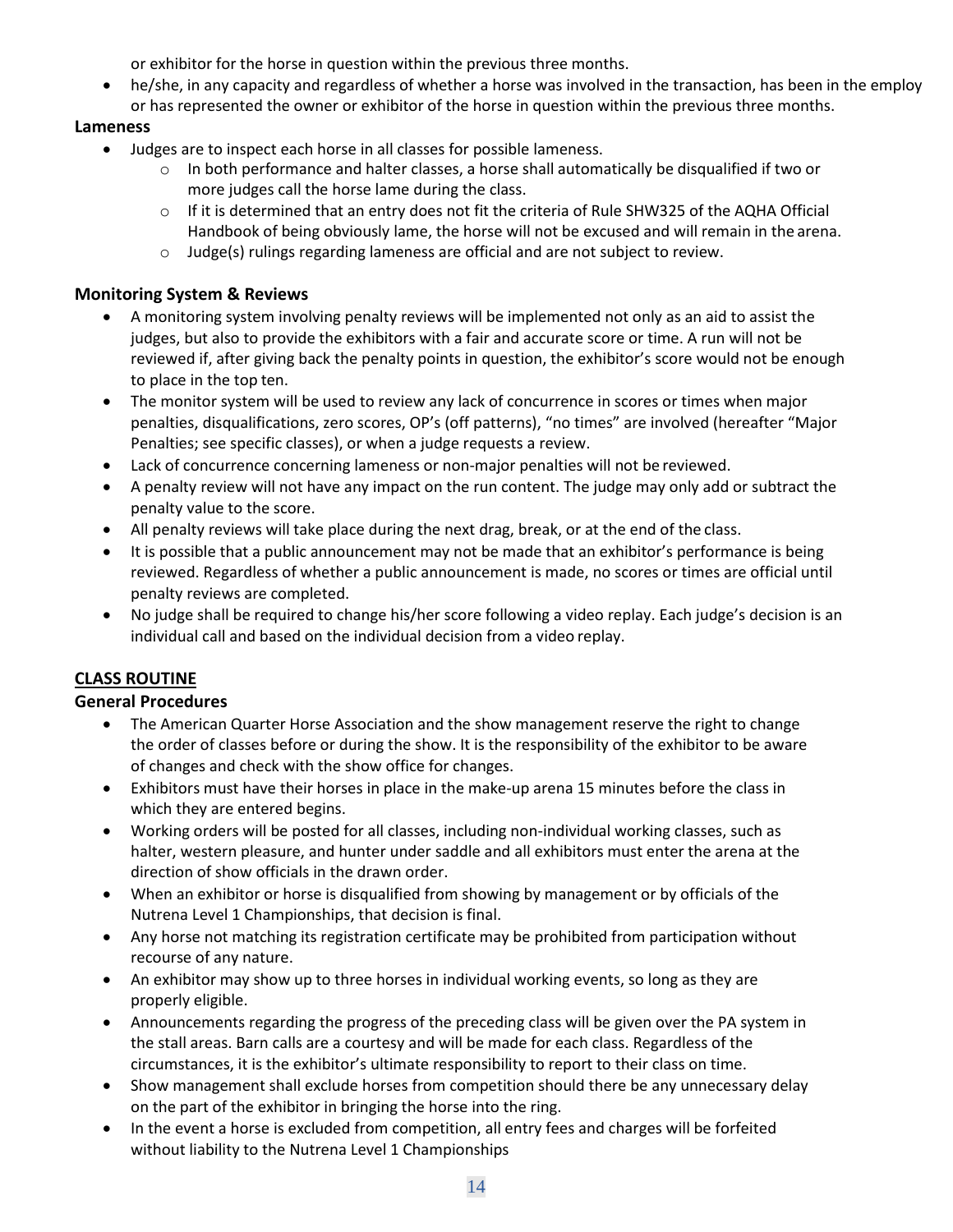- Any exhibitor or rider who refuses to obey the requests of the judge, ring steward, equipment judge, or any world show official is automatically barred from further competition and forfeits all previous winnings, together with entry fees and other charges.
	- $\circ$  At the discretion of the show management, the offending individual and his entire exhibit may be removed from the grounds.
	- $\circ$  When an exhibitor or horse is disqualified from showing by the management or by officials of the Nutrena Level 1 Championships, the decision is final.
- Any horse qualified for the finals may only be excused from said finals by show management or the official show veterinarian and will be subject to drug and tail testing. Failure to comply will result in possible disciplinary action.
- Any horse scratched from finals will be considered a finalist and eligible for any prizes and the notation will be added on the horse's record.
- If a horse is disqualified or receives a no time in the finals or scratches before the finals due to lameness, he/she will still be considered a finalist and eligible for awards. In the finals, if a horse is excused due to lameness, he/she will not be considered a finalist and will not be eligible for awards.
- Horses placing first through tenth in the finals will receive the top ten awards and the achievement will be recorded on the horse's record. All remaining placings in the class will be considered as finalists, and such will be recorded on the horse's record. If a horse is disqualified or receives a no time in the finals (unless excused due to lameness, abuse, or unsportsmanlike conduct), it will still be considered a finalist and eligible for awards.
	- $\circ$  In scored and placed classes, all horses enter the finals with a clean slate. No score or placing is carried over from the preliminaries. A qualified run must be made in the finals for the horse to be eligible for a top ten placing. A score of zero or a disqualification will still be considered a finalist.
	- $\circ$  In barrel racing, pole bending and stakes race, all horses enter the finals with a clean slate. No times are carried over from the preliminaries. An official time must be made in the finals for the horse to be eligible for a top ten placing. A no-time or a disqualification will still be considered a finalist.

#### <span id="page-14-0"></span>**Splits**

#### **0-99 Entries**

- Will place the top 10, plus 11-15 finalists
- **100-119 Entries**
	- **Halter:** Will decide onsite how best to handle class
	- **Horsemanship/Hunt Seat Equitation:** The class will be split in half, and the top 15 exhibitors (plus ties) from each section will be taken to the semi-finals. These 30 exhibitors (plus ties) will immediately perform the pattern again. The top 15 (plus ties) will advance to do railwork and receive awards.
	- **Showmanship:** The class will be split in half, and the top 15 exhibitors (plus ties) from each section will be taken to the semi-finals. These 30 exhibitors (plus ties) will immediately perform the pattern again. The top 15 (plus ties) will then receive awards.
	- **All Scored Classes:** The class will be split in half, and the top 15 exhibitors (plus ties) from each split will be taken to the semi-finals. These 30 exhibitors (plus ties) will immediately perform the pattern again. The top 15 will then receive awards, including ties.
	- **Western Pleasure/Hunter Under Saddle:** Splits and semi-finals will be used, as necessary.

#### **120-160 Entries**

- **Halter:** Will decide onsite how best to handle class
- **Horsemanship/Hunt Seat Equitation:** The class will be split in half, and the top 20 exhibitors (plus ties) from each section will be taken to the semi-finals. These 40 exhibitors (plus ties) will immediately perform the pattern again. The top 15 (plus ties) will advance to do railwork and receive awards.
- **Showmanship:** The class will be split in half, and the top 20 exhibitors (plus ties) from each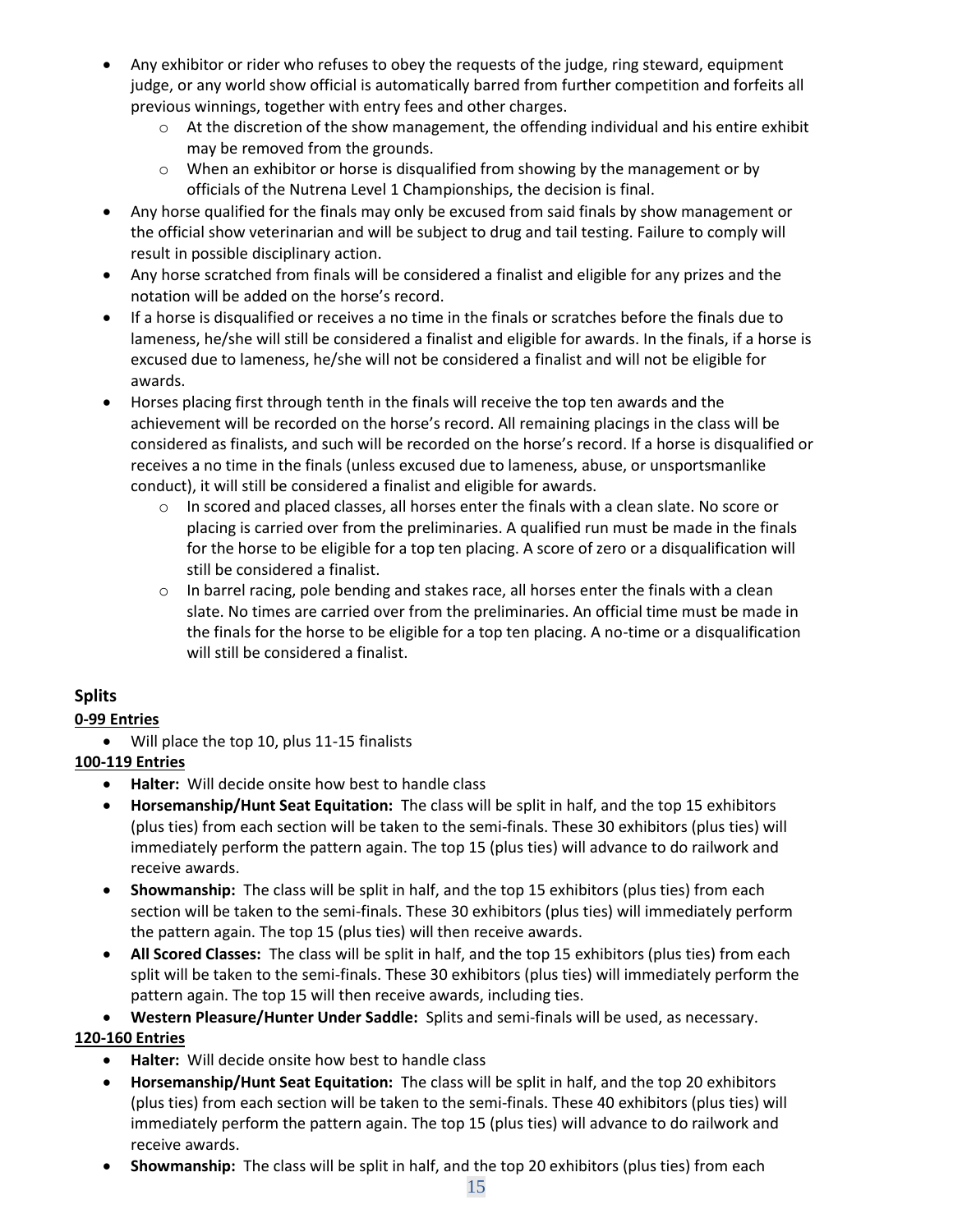section will be taken to the semi-finals. These 40 exhibitors (plus ties) will immediately perform the pattern again. The top 15 (plus ties) will then receive awards.

- **All Scored Classes:** The class will be split in half, and the top 20 exhibitors (plus ties) from each split will be taken to the semi-finals. These 40 exhibitors (plus ties) will immediately perform the pattern again. The top 15 will then receive awards, including ties.
- **Western Pleasure/Hunter Under Saddle:** Splits and semi-finals will be used, as necessary.

#### **161+ Entries**

- **Halter:** Will decide onsite how best to handle class
- **Horsemanship/Hunt Seat Equitation:** The class will be split in thirds, and the top 15 exhibitors (plus ties) from each section will be taken to the semi-finals. These 45 exhibitors (plus ties) will immediately perform the pattern again. The top 15 (plus ties) will advance to do railwork and receive awards.
- **Showmanship:** The class will be split in thirds, and the top 15 exhibitors (plus ties) from each section will be taken to the semi-finals. These 45 exhibitors (plus ties) will immediately perform the pattern again. The top 15 (plus ties) will then receive awards.
- **All Scored Classes:** The class will be split in thirds, and the top 15 exhibitors (plus ties) from each split will be taken to the semi-finals. These 45 exhibitors (plus ties) will immediately perform the pattern again. The top 15 will then receive awards, including ties.
- **Western Pleasure/Hunter Under Saddle:** Splits and semi-finals will be used, as necessary.

#### <span id="page-15-0"></span>**Conflicts**

In the event that a horse or exhibitor is entered in two or more classes in separate arenas that have a potential to be showing at the same time, the Paddock Coordinator and back gate staff must be notified by filing a Class Conflict Form with each arena at least one class prior to the conflict. Paddock Coordinators will make every effort to help exhibitors show in the classes they have entered.

- In order to avoid conflicts or holding arenas, horses may be moved up or down in the draw to accommodate both classes. The Paddock Coordinators will determine how the draw will be adjusted to resolve conflicts.
- It is the exhibitor's responsibility to notify the Paddock Coordinator at each arena and complete Class Conflict Forms. Class Conflict Forms are available at all arenas.
- Rail classes will take priority over pattern classes.
- In the event there is a conflict, but the Paddock Coordinator is not notified prior to an exhibitor's draw and the draw is called a scratch by the Paddock Coordinator, the run will remain a scratch.
- Refunds may not be given in the event of a conflict.

#### <span id="page-15-1"></span>**Back Number Placement**

- An entry number will be assigned to every horse by the show secretary that must be worn according to the following positions in each class. Any horse entering the arena without a number will be disqualified.
- The proper placement of the back numbers is defined below:
	- $\circ$  In halter and showmanship, the correct number must be worn on the exhibitor's back.
	- $\circ$  In western performance classes and English classes on the flat, each exhibitor will have two numbers which must be placed on each side of the saddle or saddle pad.
	- $\circ$  In working hunter, equitation over fences and hunter hack classes, it is optional to wear the correct number on the back or on each side of the saddle or saddle pad.

#### <span id="page-15-2"></span>**RULES FOR SPECIFIC CLASSES**

#### <span id="page-15-3"></span>**Barrel Racing / Pole Bending / Stake Race**

- In all barrel and poles classes, the following disqualifications will be monitored:
	- o Failure to follow pattern
	- o Excessive use of whip, rope, crop, bat or reins anywhere on the horse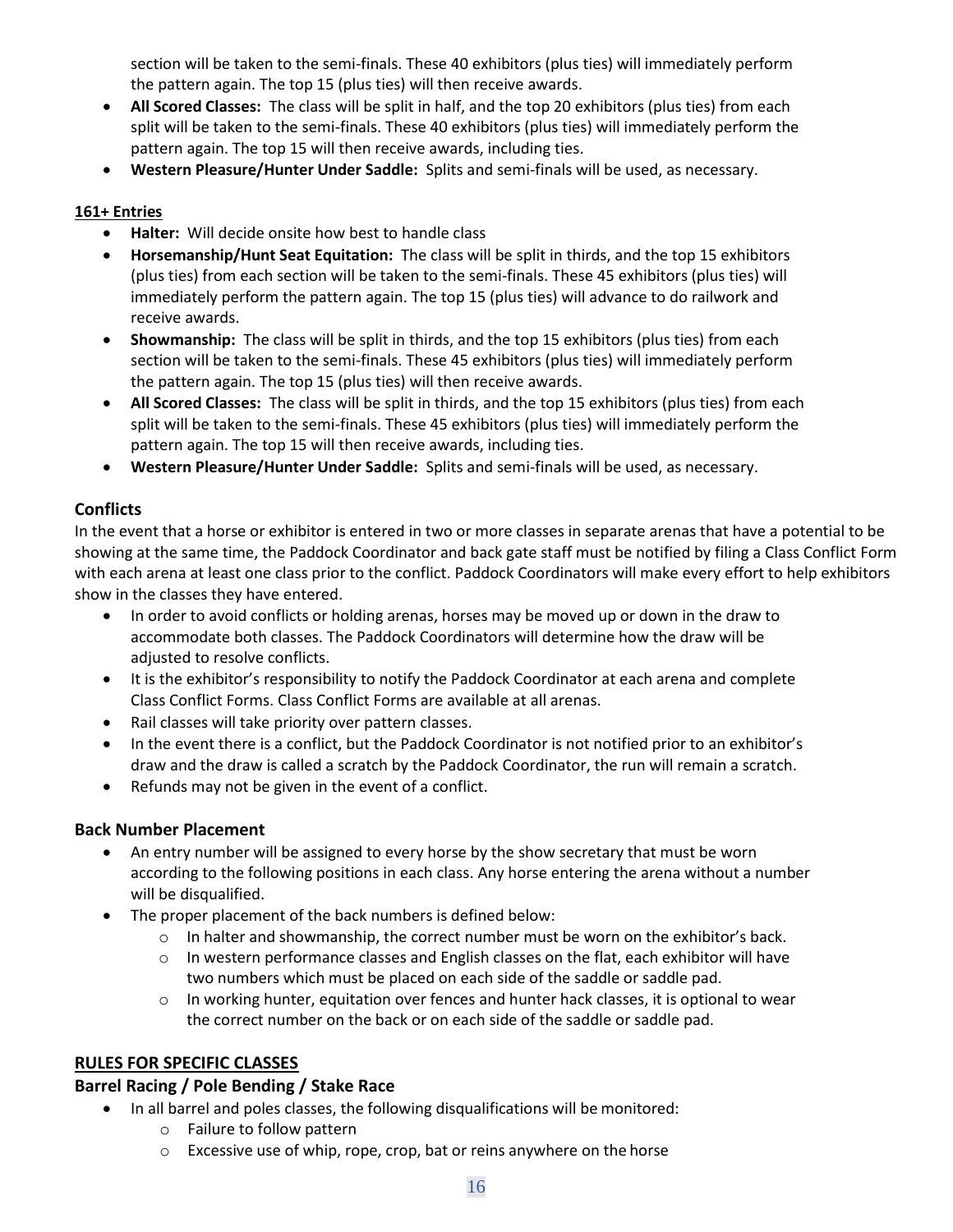• In the case of electric timer malfunction, re-runs may be required as directed by show management and their decision shall be final.

#### <span id="page-16-0"></span>**Halter / Performance Halter**

- A horse cannot be shown in both halter and performance halter. The exhibitor/owner must choose between the two.
- **NEW FOR 2022!** A horse is eligible to be shown in performance halter so long as that horse is entered in a performance class in any age division OR has a Performance or Racing ROM. Showmanship is not considered a performance class.
	- o If a horse does not have a Performance or Racing ROM, horses must enter and legitimately compete in a Level 1 or Rookie class. Walk-Trot classes do not fulfill the performance class requirement for Performance Halter eligibility.
	- o Register of Merits must be earned by **April 1, 2022**, to be eligible for the Performance Halter if not showing in a riding class.
- In all halter classes, horses will walk to the three judges one at a time. As the horse approaches, the judges will step to their right to enable the horse to trot straight to a cone placed 50 feet away. At the cone, the horse will continue trotting, turn to the left and trot toward the left wall of the arena. After trotting, the horses will line up per the ring steward's instructions.
- In halter, exhibitors must be at least 9 years of age by January 1 of the show year, except in performance halter, where the youth can be any age 18 or under.
- Please refer to halter equipment rules SHW355.
- Mares and geldings 1 year of age and older may be shown with a safety lead or lip cord in open, amateur, and youth divisions. Lip chains of any other type are prohibited. All other leads that do not meet the definition of an allowed safety lead or lip cord are prohibited.
- The following horses may not be allowed to be shown with a safety lead or lip cord:
	- o 355.3.1 weanlings
	- o 355.3.2 any horses shown in a performance halter class
	- o 355.3.3 any horse shown in a ranch horse conformation class
- Manners of horses:
	- $\circ$  A well-mannered horse is defined as a horse that is under control by the exhibitor while tracking and standing for inspection such that it may be exhibited safely and viewed safely by the judge. The horse should stand reasonably still and flat-footed.
	- $\circ$  At their discretion, the judge may fault a horse that is poorly mannered, including, but not limited to, biting, rearing, striking or bucking, but does not disrupt or endanger other horses or exhibitors around them, and is able to be inspected by the judge.
	- o A horse that is excessively unruly or poor mannered (see Rule SHW362.4 of the AQHA Official Handbook), not clearly under the control of the exhibitor, and/or disruptive to the point that the safety of other horses or exhibitors or the judge is jeopardized, should be disqualified and excused from the class.
	- o Any clear evidence of fresh blood on the horse, including, but not limited to, the nose, chin, mouth, tongue, or gums, regardless of cause, shall be cause for disqualification.
	- $\circ$  Any horse that becomes detached from its handler and is no longer under control by the handler will automatically be disqualified and excused.
		- If a particular horse exhibits poor mannerisms (i.e., rearing, kicking, backing or falling into others, etc.) causes other exhibitor(s) to lose their horse(s), only the initiating horse will be disqualified and excused.
	- $\circ$  The decision of the judge(s) and/or ring steward(s) will be final.
	- $\circ$  Any horse that has fallen will automatically be disqualified and excused. A horse is considered having fallen when on his or her side with four feet extended in the same direction.

#### <span id="page-16-1"></span>**Hunt Seat Equitation**

• Zero (0) scores, five (5) point, ten (10) point penalties, and DQ's may be monitored.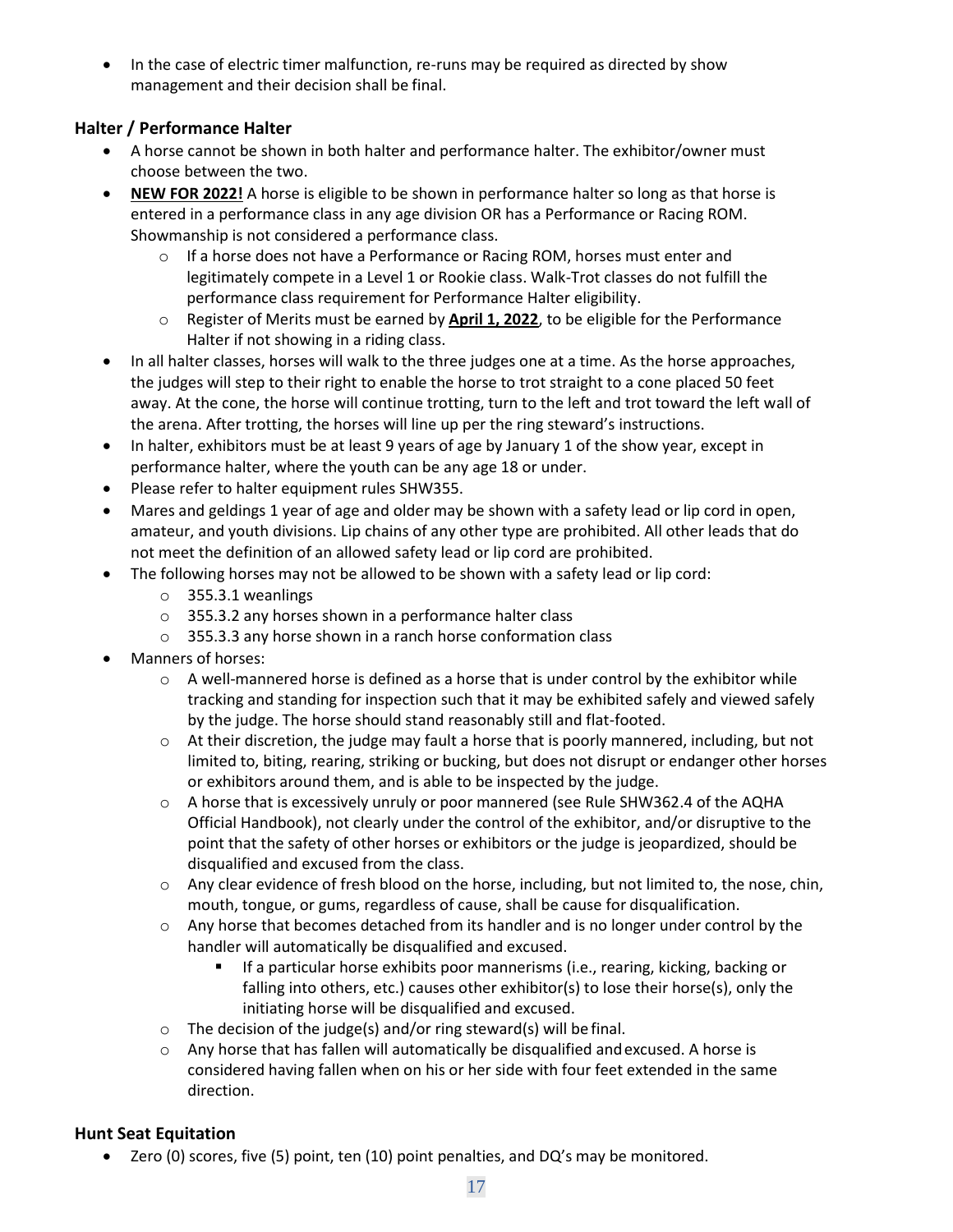#### <span id="page-17-0"></span>**Hunter Hack**

- Each judge will score the pattern work from 1-100 during the pattern or fence work.
- The top 15 scoring exhibitors, including ties, will be invited back to perform on the rail. All exhibitors invited back to work on the rail will work in one heat, no matter the number returning. There will be no splits or cuts for rail work.

#### <span id="page-17-1"></span>**Hunter Under Saddle**

- An exhibitor who fails to take the prescribed gait when called may be penalized at the judges' discretion.
- Judges may ask horses to hand gallop.

#### <span id="page-17-2"></span>**Ranch Riding**

• Three (3) point, five (5) point, ten (10) point penalties, and OP (Off Pattern) penalties may be monitored.

#### <span id="page-17-3"></span>**Reining**

• Zero (0) scores, no scores, two (2) point penalties, (with the exception of marker penalties) and five (5) point penalties may be monitored.

#### <span id="page-17-4"></span>**Showmanship**

- Showmanship is a **placed** class.
- Zero (0) scores, five (5) point, ten (10) point penalties, and DQ's may be monitored.

#### <span id="page-17-5"></span>**Trail**

- Trail is a scored class.
- Zero (0) scores, three (3) point and five (5) point penalties will be monitored.
- Only two refusals are permitted at any obstacle in the trail class. After two refusals, the contestant must go to the next obstacle.

#### <span id="page-17-6"></span>**Western Horsemanship**

• Zero (0) scores, five (5) point, ten (10) point penalties, and DQ's may be monitored.

#### <span id="page-17-7"></span>**Western Pleasure**

- An exhibitor who fails to take the prescribed gait when called may be penalized at the judges' discretion.
- At the option of the judge, horses may be asked to lengthen their stride at the walk or the lope.

#### <span id="page-17-8"></span>**Western Riding**

• Zero (0) scores, three (3) point and five (5) point penalties will be monitored.

#### <span id="page-17-9"></span>**Working Hunter / Equitation Over Fences**

- In all working hunter classes, the following will be monitored:
	- $\circ$  A total of three disobediences, which can include any of the following: refusal, stop, run out or extra circle.
	- o Jumping an obstacle before it is reset.
	- o Bolting from the arena.
	- o Off course.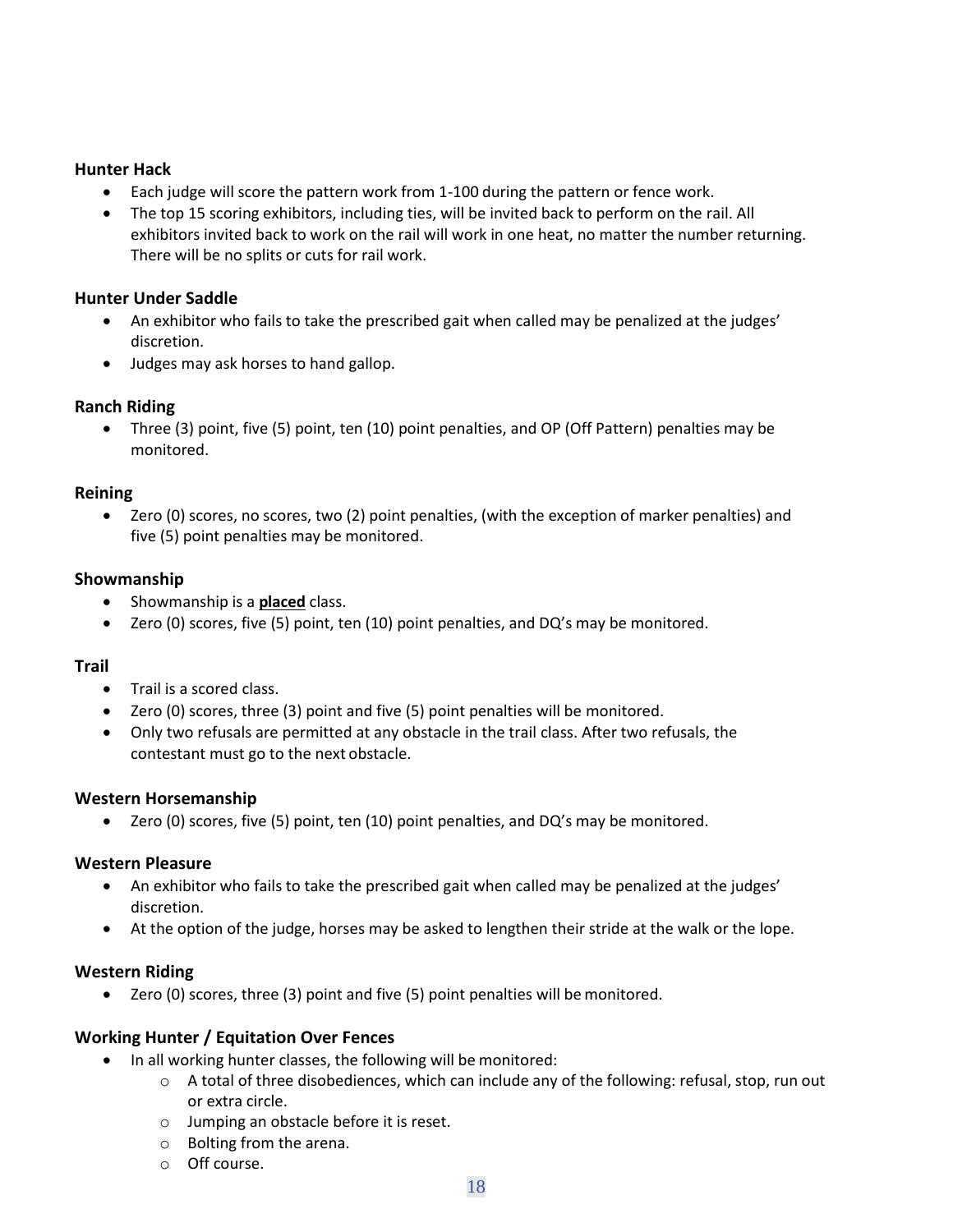- o Deliberately addressing an obstacle.
- o Failure to trot a small circle on a loose rein for soundness.
- Equitation over fences is a **placed** class.

#### <span id="page-18-0"></span>**DRUG TESTING / TAILS / PROHIBITED APPLIANCES**

#### <span id="page-18-1"></span>**General Information**

• All horses are subject to drug testing under the provisions of Rule VIO253 of the 2022 AQHA Official Handbook of Rules and Regulations.

#### <span id="page-18-2"></span>**ANIMAL WELFARE**

- Please refer to the AQHA Official Handbook [\(https://www.aqha.com/aqha-rulebook\)](https://www.aqha.com/aqha-rulebook) regarding animal welfare rules.
- Refer to rule VIO100 thru VIO240, as inhumane treatment of any horse or any other animal on show grounds is strictly prohibited. Treatment of any horse will be considered inhumane if a person, educated or experienced in accepted equine training techniques, would perceive the conduct of an individual to be inhumane.
- Prohibited devices may not be used anywhere on the grounds.
- **Square poles are strictly prohibited for use at any time on the grounds.**

#### <span id="page-18-3"></span>**AQHA IV BAG RULE**

- AQHA's Nutrena Level 1 Championship shows attract numerous visitors, as well as corporate and community sponsors who look forward to touring the stall areas and seeing the show's equine athletes. As such, in order to preserve the integrity of the show and the public's positive perception of same, some hard and fast rules must be imposed as they relate to all disciplines. Toward that end, AQHA has adopted the following policy regarding the intravenous use of fluids that has become almost commonplace in the stall area of many shows.
- In short, we want to encourage people to tour the barn area as well as enjoy the competition itself. Our goal is that people leave with a long, lasting positive memory of horses that are happy, healthy, well cared for and perfectly capable of competing at the event. IV bags hanging in stalls do not give this impression. We appreciate your help and understanding on this matter.
- The following rules apply with respect to the administration of any fluids and/or medications to a horse on show grounds via IV bags:
	- 1) IV administration must be for the legitimate treatment of illness or injury.
	- 2) IVs may only be administered in a specific stall area designated by AQHA or the AzQHA. The IV may not be administered in any other area on the show grounds including, but not limited to, rented stalls, barns, trailers, etc. The only exception to this rule shall be IV administration to a horse that, because of a legitimate illness or injury, is unable to be led to the specific stall area designated by AQHA or AzQHA (note: see #4 below).
	- 3) The IV must be administered by a veterinarian who is licensed to practice veterinary medicine in the state in which the show is held. If the person in the care, custody, and control of a horse ("Authorized Party") desires the Official Show veterinarian to administer the IV, the Authorized Party shall be required to sign a general release and waiver of liability releasing AQHA and the Official Show veterinarian from any liability associated with the IV administration.
	- 4) With respect to any IV administration on show grounds (see #2 above), a written IV Administration Report available from AQHA or show management must be completed in its entirety and filed with the Official Show veterinarian who shall acknowledge receipt by his/her signature and date. Such report must include:
		- a) Diagnosis of illness/injury, reason for administration, and name of administering and/or prescribing veterinarian.
		- b) Identification of the fluid and/or medication (the name, amount, strength/concentration); (c) Date and approximate time of anticipated IV administration.
		- c) Identification of the horse: name, age, sex, color, and entry umber.
		- d) Signature of veterinarian to administer the medication; and
		- e) Signature of veterinarian prescribing the IV administration. If by prescription, a copy of the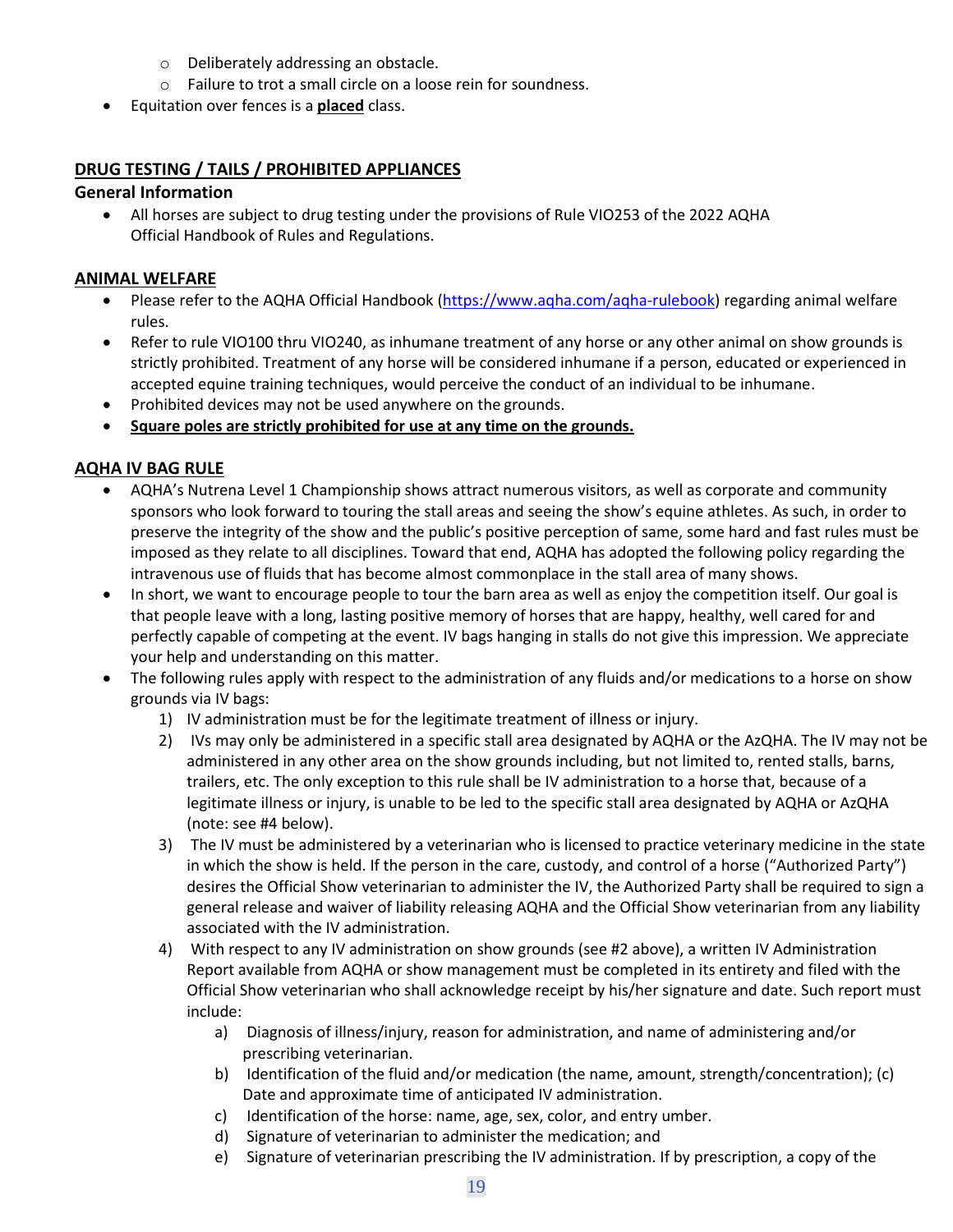prescription must be attached to the IV Administration Report.

- 5) If the Official Show veterinarian, in his/her sole discretion, determines that a proposed IV administration is not for the legitimate treatment of illness or injury, the horse may still receive the IV administration in the specific areas referenced in #2 above. However, should an IV be administered in such case, the horse must be withdrawn from any classes to occur within 24 hours of the IV administration.
- 6) Failure to abide by these rules shall subject a responsible party, as defined by AQHA rules and regulations, to disciplinary action including but not limited to requirement that the responsible party immediately remove the horse in question from show grounds.
- 7) The above rules are in addition to AQHA's drug rules contained in the AQHA Official Handbook of Rules & Regulations which also must be strictly adhered to.

#### <span id="page-19-0"></span>**ATTIRE**

- A hard hat and full harness are mandatory requirements while jumping over fences anywhere on the grounds. PLEASE REFER TO RULE SHW320.2 of the 2022 AQHA Official Handbook, WHICH STATES: "It is mandatory for riders in all hunter, jumper and equitation over fence classes, including hunter hack, where jumping is required and when jumping anywhere on the competition ground to wear properly fastened protective headgear that meets ASTM/SEI standards or equivalent international standards for equestrian use. The helmet must also be properly fitted with harness secured. It is mandatory that all youth wear an ASTM/SEI approved hard hat with harness during all English classes including flat and over fence classes. It is recommended that Amateurs wear an ASTM/SEI approved hard hat with harness in all English classes."
- AQHA rules cover the required apparel for each class. Keep in mind this is a unique equine event that will most likely appeal to spectators; therefore, exhibitors are urged to be neat and clean at all times.

#### <span id="page-19-1"></span>**LIABILITY / RISKS**

Participants (and, if 17 years old or younger, participants' parents and/or legal guardians) agree that they understand the nature of Level 1 Championship Show participation and attendance activities ("Activities") and that the Activities include, but are not limited to, "inherent risks of equine activities" that may result in property damage and bodily injury, including, but not limited to, permanent disability, paralysis, and death (collectively "risks"); that such risks may be caused by participant's own action or inaction, the action or inaction of others participating in the activities, the condition of the premises at which the activities take place, and/or the negligence of the "releasees" named below.

Participants understand that "inherent risk of equine activities" means dangers or conditions that are an integral part of equine activities, including, but not limited to, any of the following: (a) the propensity of an equine to behave in ways that may result in injury or loss to persons on or around the equine; (b) the unpredictability of an equine's reaction to sounds, sudden movements, unfamiliar objects, persons, or other animals; (c) hazards, including, but not limited to, surface or subsurface conditions; (d) a collision with another equine, another animal, a person, or an object; and (e) the potential of an equine activity participant to act in a negligent manner that may contribute to injury or loss to the person of the participant or to other persons, including, but not limited to, failing to maintain control over an equine or failing to act within the ability of the participant.

A PARTICIPANT FULLY ACCEPTS AND ASSUMES ALL SUCH RISKS AND ALL RESPONSIBILITY FOR LOSSES, COSTS, AND DAMAGES PARTICIPANT INCURS AS A RESULT OF PARTICIPANT'S PARTICIPATION IN THE ACTIVITIES. PARTICIPANT HEREBY RELEASES, DISCHARGES, AND COVENANTS NOT TO SUE AQHA, AQHA CORPORATE PARTNERS OR, THE OWNER AND LESSORS OF PREMISES ON WHICH THE ACTIVITIES TAKE PLACE OR THEIR RESPECTIVE ADMINISTRATORS, DIRECTORS, AGENTS, OFFICERS, MEMBERS, VOLUNTEERS, AND EMPLOYEES (EACH CONSIDERED ONE OF THE "RELEASEES" HEREIN) FROM ALL LIABILITY, CLAIMS, DEMANDS, LOSSES, OR DAMAGES WHENEVER OR HOWEVER ARISING AS TO INJURY, DEATH AND/OR PROPERTY DAMAGE OCCURRING AS A RESULT OF PARTICIPANT'S PARTICIPATION IN THE ACTIVITIES OR CAUSED OR ALLEGED TO BE CAUSED IN WHOLE OR IN PART BY THE NEGLIGENCE OF THE RELEASEES OR OTHERWISE.

A participant agrees to indemnify, hold harmless and defend releasees from any and all liability, whenever or however arising, from all third-party claims, demands, causes of action, suits, judgments, liabilities, costs and expenses of any nature arising out of (i) participant's negligent act(s) or omissions during or related in any way